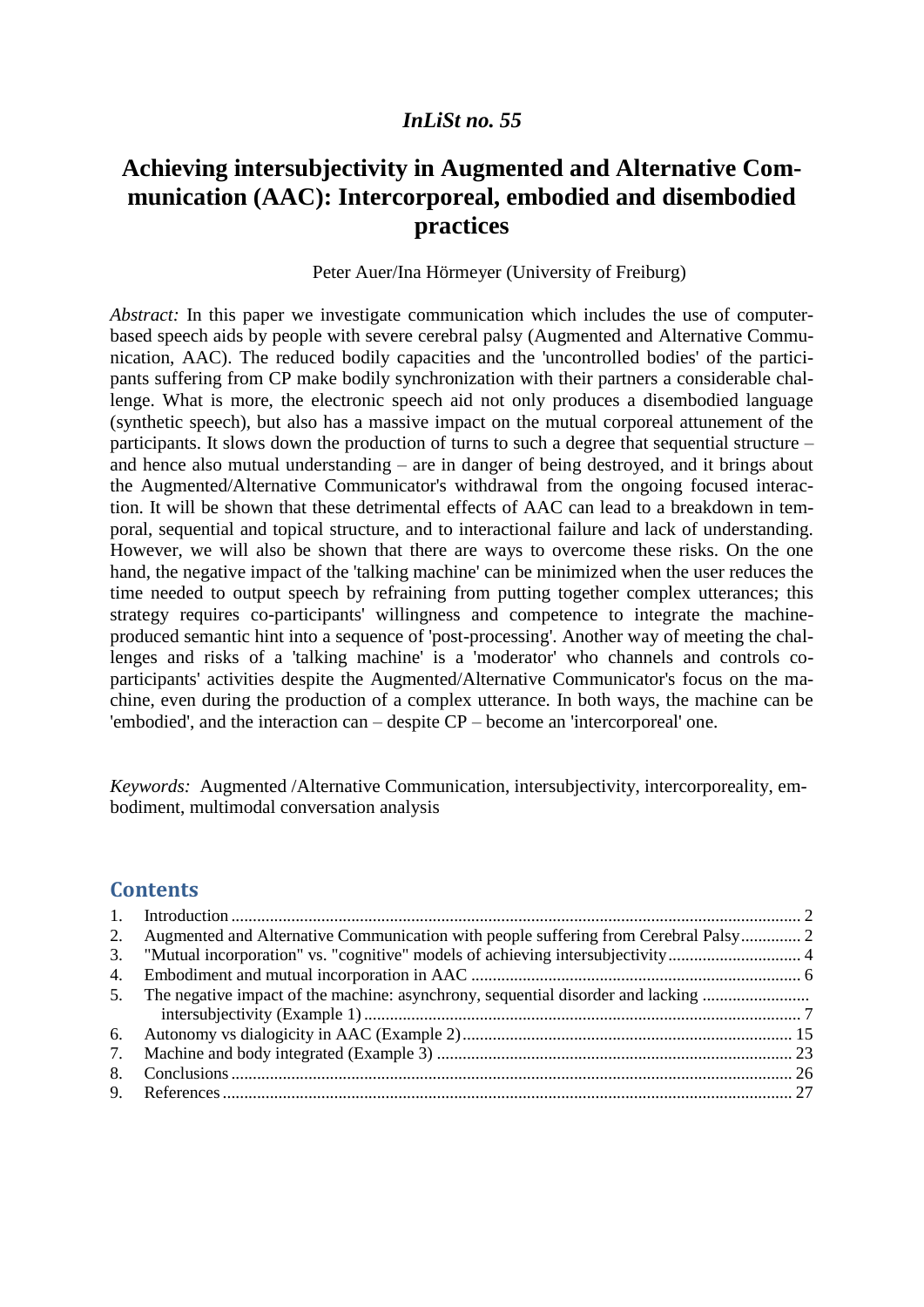## <span id="page-1-0"></span>**1. Introduction**

Fuchs & De Jaegher (2009) outline an approach to intersubjectivity which takes us away from what they call cognitive modeling and which foregrounds the role of intercorporeal practices ("mutual incorporation"). This paper focuses on interaction including participants who, as an effect of a severe cerebral palsy, are unable to control the movements of their body sufficiently, which includes the movements of the speech articulators. They use electronic speech output systems instead (so-called Augmented and Alternative Communication, AAC). Both due to the nature of cerebral palsy and due to the specific constraints induced by computer-aided communication of this type, many prerequisites for "mutual incorporation" seem to be lacking, among which Fuchs & De Jaegher (2009: 466) mention in particular "bodily resonance, affect attunement, coordination of gestures, facial and vocal expression". Instead, a highly disembodied practice (synthesized speech composed on a computer screen) takes over. Communication with people suffering from cerebral palsy therefore puts theories of intercorporeality to a severe test: since the body is (at least to a certain degree) excluded from sense-making practices, is intersubjectivity impossible in this case? Or, if it is possible (as it appears), would this very fact not prove that cognitive models of sense-making, as they dominate linguistics, are by far superior, if not uniquely adequate, to account for human understanding since they can easily handle such a challenge?

In the following we will show that cognitive processes of referential meaning-processing, model-building and inferencing are indeed part and parcel of linguistic communication and that their absence makes it difficult and sometimes impossible to establish reference and predication. However, we will also show that speakers with cerebral palsy who dispose of a speech-output machine prefer bodily to machine-based communication wherever it is possible. They engage in a coordinated intercorporeal exchange, restricted as it may be, if this exchange has the slightest chance of being successful and leading to intersubjectivity. Machinebased communication is only used to the degree that it is indispensible for referring and predicating. We will argue that "cognitive" and "intercorporeal" practices of sense-making should not be opposed but that it is more adequate to look at their interplay. Augmented/Alternative Communicators can lean to the extreme of purely "cognitive" practices, or to that of purely "intercorporeal" ones, but most often (and most fruitfully) they combine both.

## <span id="page-1-1"></span>**2. Augmented and Alternative Communication with people suffering from Cerebral Palsy**

People suffering from severe infantile (i.e., non-acquired) Cerebral Palsy (CP) have to deal with physical constraints that impose severe restrictions on their voluntary movements (see Miller 2005). CP affects the speech articulators and therefore leads to anarthria, i.e. it makes speech impossible. Only non-linguistic vocalizations (of various complexity and often with functionally used prosodic variation) remain. CP also affects the movements of limbs and head, particularly when fine-grained controlling and timing is required, as is the case for many types of bodily communication. In particular, most iconic gestures are impossible, al though pointing gestures are usually possible even though imprecise; head gestures such as nodding or shaking one's head are intact, but it may take some training by the co-participant to distinguish voluntary from involuntary movements. Facial expression is also more or less intact. All movements of the body can be distorted by spasms, and body movement appears again and again out of rhythm and lacking smoothness. The expressive functions of the body are therefore reduced to gaze, non-iconic gestures, mimics and vocalizations/prosody, i.e. to non-symbolic (non-conventionalized) semiotic resources. Some people suffering from CP have additionally developed limited repertoires of 'body signs' with conventionalized, more or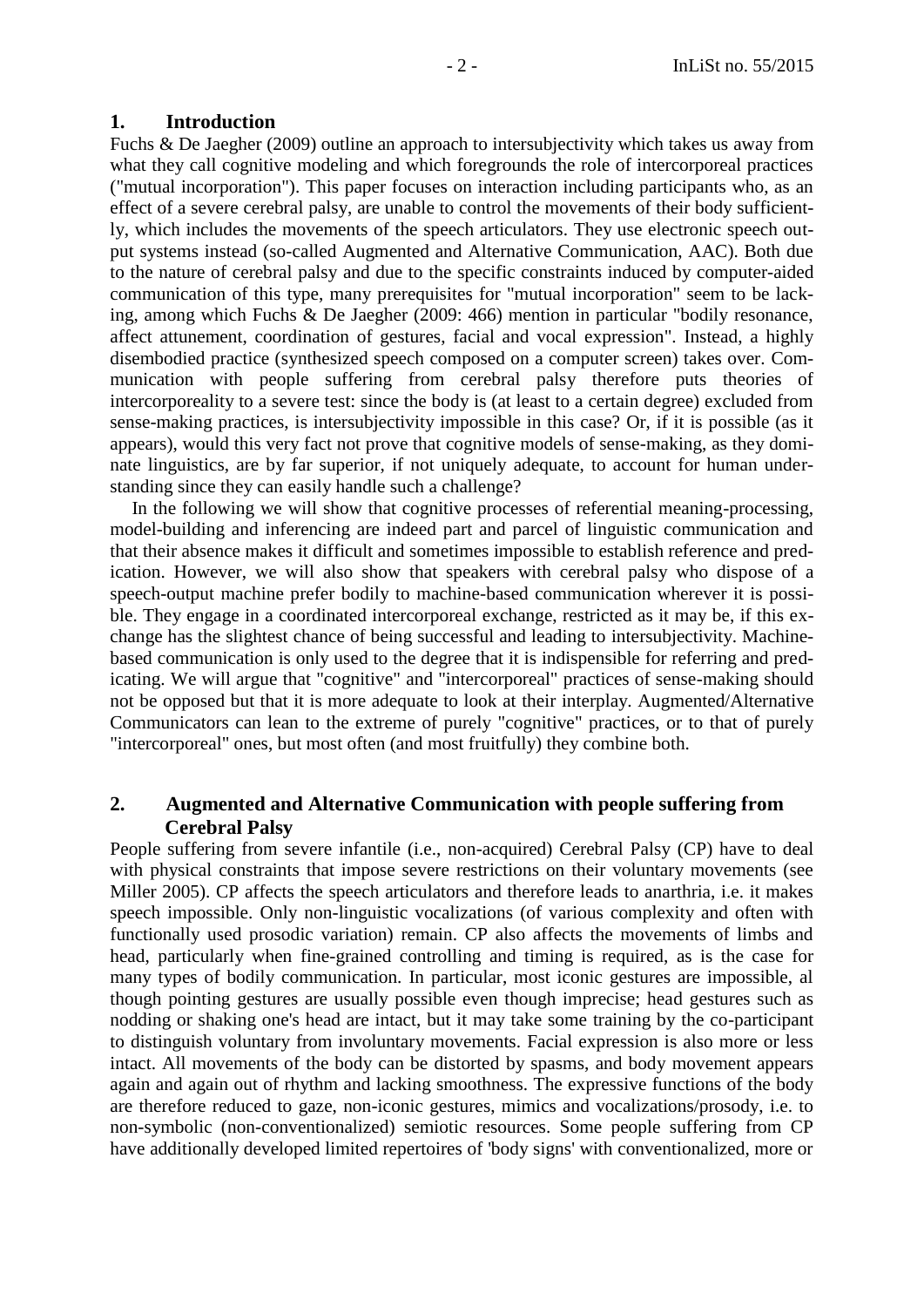less fixed meanings among them and their most intimate communication partners (such as gaze toward the chest of the co-participant meaning 'you'; see examples below).

For a long time, people with CP have used communication aids such as pictogram boards, or, more recently, electronic devices; among the latter, speech output systems based on speech synthesis are most relevant. The term "Augmentative and Alternative Communication (AAC)" refers to communication with the help of any of these resources (Beukelmann/Mirenda eds. 2012; Norén et al. 2013). Electronic communication aids of the most advanced kind, as they are used by the Augmented/Alternative Communicators of this paper, provide an extensive vocabulary of pictograms identified for the words of a language, sometimes also for letters and fixed phrases. If fully exploited, the machine is able to replace a good deal of the missing speech. The hardware is similar to laptop computers and mounted to the wheelchair. The complex system of pictograms, structured in multiple hierarchies, can be accessed by special keyboards, by means of gaze (eye tracking) or by headbangs to the right or left against the headrest. The software aims at making the production of full-fledged sentences conforming to written standards possible. In addition to hundreds of lexical items (the selection of which can be programmed specifically to the needs of the individual user), it provides grammatical words and sometimes automatically completes the input by adding grammatical elements (such as for morphological agreement). The single-item pictograms assembled by the user appear in a separate window on the screen and can either be sent to the synthesizer once s/he has decided that the utterance is complete, or they are 'spoken' by the machine one symbol at a time, which enables the recipient to observe the composition process online even without looking at the screen. As the composition process often requires several steps of hierarchical search, and as many users cannot always control their gaze, arms or head with precision and therefore make mistakes, it often takes minutes before a multi-word utterance is put together. Particularly when the machine is set such as to output speech only when the sentence is completely assembled and sent to the synthesizer by the user, long silences regularly occur before or in the Augmented/Alternative Communicator's turn.

Despite the enormous hopes and expectations raised by the producers of AAC devices among parents and relatives that their machines would 'normalize' the communicative life of those who suffer from cerebral palsy, research on how speech output machines are used (including our own) shows that these hopes for and expectations of 'normality' are usually not fulfilled. In spite of the possibility inherent in high-end electronic devices to produce a huge number of grammatically well-formed, complex sentences, electronic communication aids are used less frequently in everyday interaction than bodily resources such as eye gaze, head movements and vocalization; research has also shown that their technical possibilities are not exhausted by far by most users (cf. Light et al. 1985 a, b, c, Culp et al. 1986, Jollef et al. 1992, Braun 1994, Clarke & Kirton 2003, Pennington & McConachie 1999, Hörmeyer 2014). In our data, too, multi-word utterances are the exception rather than the rule (unless explicitly insisted on by a norm-oriented co-participant, such as a teacher), and often Augmented/Alternative Communicators restrict themselves to single-word utterances whose meaning cannot be established without interactional 'post-processing'. But most importantly, the use of communication aids by no means results in a 'normalization' of communication (as we shall see below, also cf. Engelke 2013). It can facilitate reference and predication in many important ways, but it also has severe consequences for face-to-face interaction that make it deviate from 'normal' conversation. It is for this reason that people with Cerebral Palsy restrict their employment to the necessary minimum: as Hörmeyer (2014) shows, a maxim of *using the machine as much as necessary, but as little as possible*, is in operation. This means that whenever alternatives to sense-making are available, machine-based communication is the dispreferred option, although this option is massively propagated by teachers and care-takers, and partly also by parents. Instead, Augmented/Alternative Communicators make use of all the bodily resources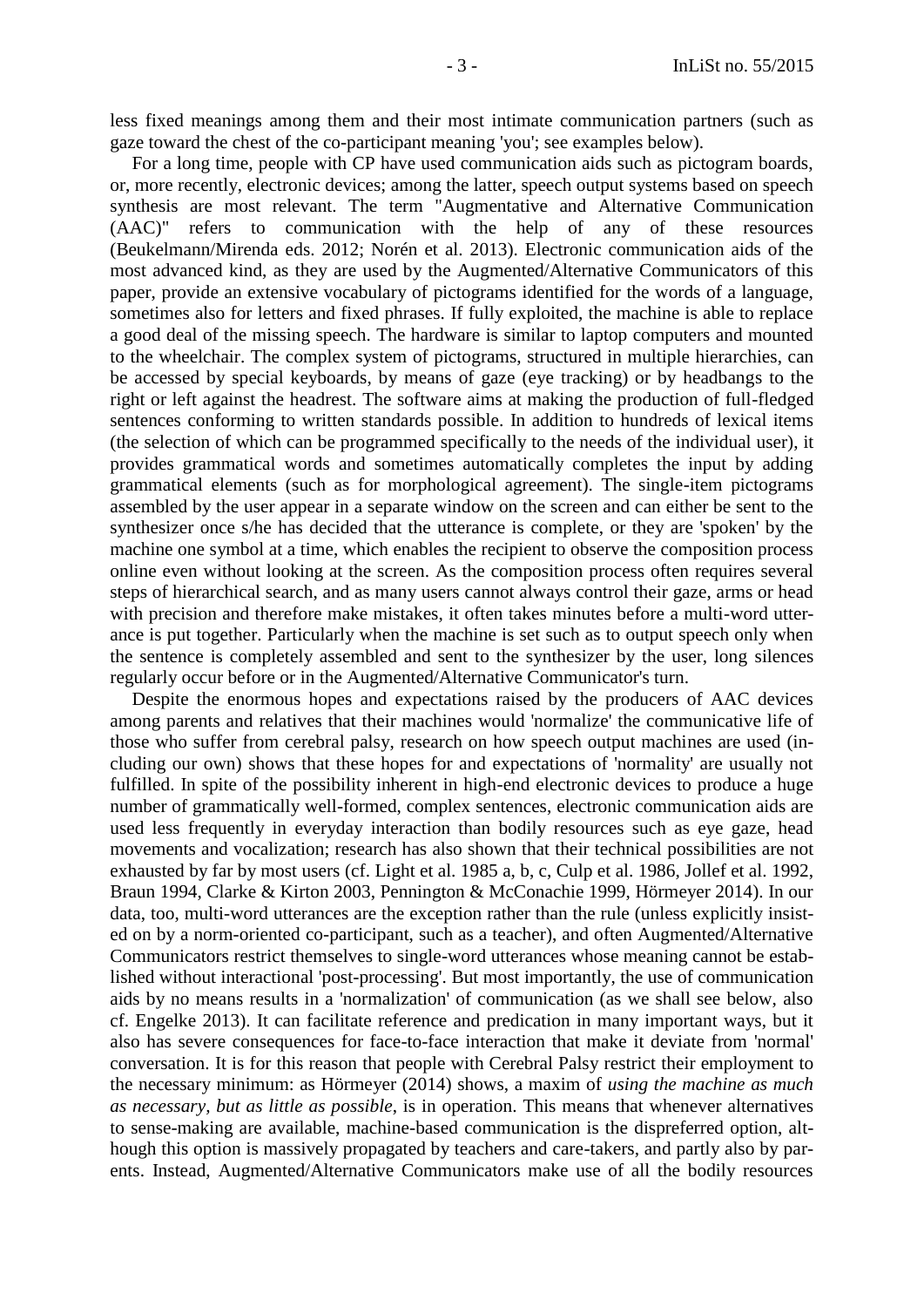that are available to them. And even when resorting to the communication aid, they refrain from producing self-contained, full-fledged sentences but rely on collaboration with their coparticipants, which is necessary when ambiguous or/and underspecified one-word utterances are produced electronically. The ensuing hint-and-guess-strategies are well known from interactions with people suffering from aphasia (Bauer & Auer 2009). In these often complex 'post-processings', participants rely on interaction instead of a speech output machine in order to compensate for their lack of speech. They resort to their co-participants as a communicative resource (Bloch 2005, Bloch & Beeke 2008, Clarke, Bloch & Wilkinson 2013, Clarke & Wilkinson 2009, Hörmeyer & Renner 2013, Sigurd Pilesjö & Rasmussen 2011). The responsibility for establishing intersubjectivity is then not with the speaker alone, but it is shared among all participants; in fact, the lion's share is often taken over by the speaking participants. One important generalization is therefore that CP-participants do indeed 'augment' communication, but not always and not preferentially by using a speech output system run on a computer, but by relying on their co-participants' collaborative practices. This is true despite the fact that the computer at least in theory provides the full array of referential resources that are necessary to perform as an autonomous speaker, a status held in high esteem in western societies.

The augmented communicators who will figure in the examples discussed below are

- Regina, a 23-year-old woman, who lives in a home for physically challenged people. Regina's communication aid is an Eco-Talker equipped with Minspeak 144 software for iconic coding. Regina operates her communication aid by a scanning technique; the scanning buttons are in the headrest of her wheelchair, i.e. they react to left and right bangs of the head.
- Max, a 17-year-old young man, who lives with his parents and attends a school for physically challenged children and youngsters. Max uses a Tobii C12 electronic communication aid with eye tracking input. The communication aid includes a grid-based dynamic user interface with a letter based coding program LiterAACy.
- Nina, a 19-year-old woman, who lives alone with the help of personal assistants who are present around the clock. Nina uses a MyTobii P10 1 electronic communication aid with eye tracking input. The communication aid includes a grid-based dynamic user interface with iconic coding SonoLexis  $2<sup>1</sup>$

# <span id="page-3-0"></span>**3. "Mutual incorporation" vs. "cognitive" models of achieving intersubjectivity**

 $\overline{a}$ 

Fuchs & De Jaegher (2009) have criticized current theories of intersubjectivity for being too "cognitive"; i.e., these theories explain understanding as the outcome of processes of simulation, inferencing and mental model-building. In essence, cognitive models start from the assumption that communicators have internal models of the other on the basis of which their behavior can be interpreted and even predicted. Mutual understanding is not so much an interpersonal achievement, but rather an internal process in the individual who matches the other's observed behavior with the mental model (cf. "theory of mind"). Building these models requires experience, perhaps also empathy (the ability to switch perspective). The details of the interactional event are less important.

Fuchs & De Jaegher argue that such a view assumes "a disembodied sender-receiver relation between two Cartesian minds" in which the body only functions as a "transmission device" (2009: 468). Their counter-proposal denies the relevance of cognitive representation and relies entirely on the "moment-to-moment interaction of two subjects" (466). Of course such a

<sup>1</sup> For more details on these and other Augmented/Alternative Communicators and their individual styles see Hörmeyer (2014).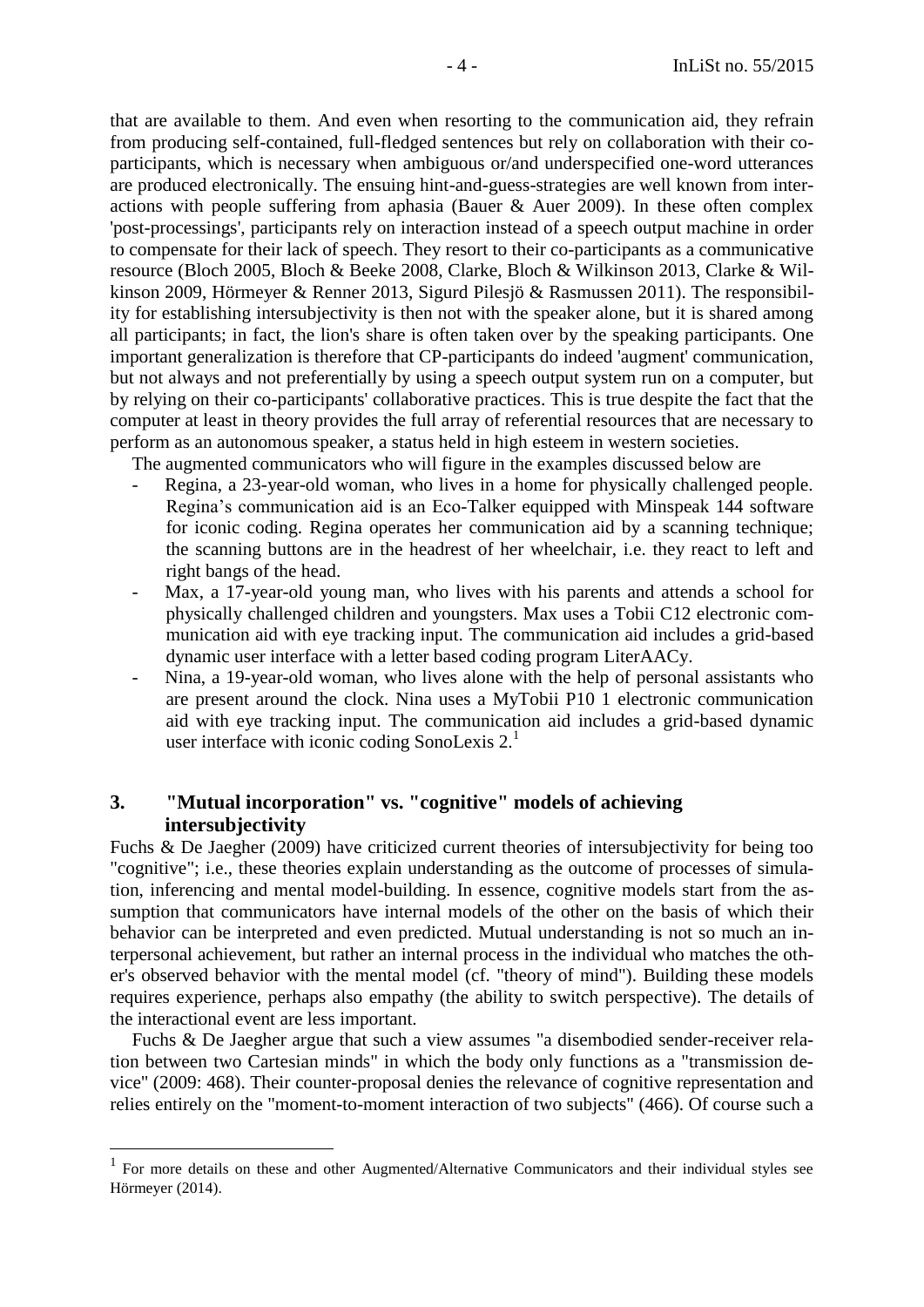theory is not entirely new but echoes many central insights of ethnomethodology and conversation analysis, which share with Fuchs & De Jaegher's "dynamical agentive systems" an interest in the sequential, dialogical unfolding of interaction which they regard as the locus in which meaning emerges – between, not within the participants. Garfinkel's notion of reflexivity (1967) is very similar to Fuchs & De Jaegher's claim that actions are to be regarded "as exhibiting an inherent and 'visible' intentionality" (2009:467). Work in Conversation Analysis over the last decades has demonstrated that human intentions are neither given nor completely hidden but emerge in and through interaction. It has also shown empirically how the joint attribution of intentions to behaviour is achieved. (Needless to say, in other fields of pragmatics different, more individualistic models of sense-making prevail.) Therefore, it is no news to CA practitioners that "meaning is co-created in a way not necessarily attributable to either of the interaction partners" (Fuchs & De Jaegher 2009: 477); CA-inspired work on interaction under difficult conditions (such as aphasia – cf. Bauer/Auer 2009, etc. – or CP, see below) perhaps makes this co-creation even more obvious. Even Fuchs & De Jaegher's insistence in the fine-grained details of bodily (and linguistic) practices (including gesture, facial expression, etc.) is shared by CA through its recent multi-modal turn.

But Fuchs & De Jaegher also go beyond CA. They do so first of all by assuming that interpersonal attunement "coordinates meaning" (as they put it) directly, i.e. without mental representations.<sup>2</sup> They further claim that the "lived bodies" (*Leiber*) of the interactants mutually incorporate each other to enter a "dyadic bodily state" (472), building on the phenomenological insight that the limits of the *Leib* are not the limits of the *Körper*. Rather, humans (and certain animals) can manipulate objects as extensions of their lived body, for which Merleau-Ponty (1962: 143) gives the example of the blind man's stick. In the same way in which the human actor incorporates instruments, s/he may also incorporate the environment in which the body moves, i.e. the shape and nature of the things among which the body has to orient itself to in order to move successfully.<sup>3</sup> Taking this idea of incorporation even further, Fuchs & De Jaegher argue that interpersonal coordination leads to "mutual incorporation" of the lived bodies, and from there to direct (non-representational) intersubjectivity; just as a walking cane, interactional gaze, for instance, is an extension of the body.

The theory, although framed in general terms, clearly aims at explaining bodily communication from which language is absent. (Very) early (i.e. largely pre-linguistic) parent/infant interaction is therefore their most convincing example (hence its extensive treatment in their work, see 2009: 478-482). But there can be little doubt that a model that wants to expel mental representations entirely from sense-making practices must fail once a single word is involved. This follows from the very simple fact that a language has to be learnt and its elements therefore mentally stored. The way in which mental representations of language are 'put to' action (and how they emerge from practices) is a matter of much debate in linguistics, but even the most non-nativist, usage-based theories of language would concede that linguistic actions have recourse to (similar) prior experiences of the speaker, and rely on the speaker's tacit assumption that at least a good deal of these experiences are sufficiently similar to those made by the co-participant. Therefore, if the cognitive and the embodied part of communication can be separated or opposed to each other at all (which we would question), the very ex-

 $\overline{a}$ 

<sup>&</sup>lt;sup>2</sup> They insert an "explicit" before "representation" (p. 471), but it is unclear what "explicit" refers to in this context. If it is equated with "conscious", their claim is trivial since few theorists would claim that any action must be linked to a conscious intention. In fact, the separation of mental representation and consciousness is one of the big inventions of 19th century psychology.

 $3\text{ H}$  may be commented in passing that it is difficult to see how this "incorporation" can proceed without a mental model of the spatial configuration in which the body moves. Any simple route description is evidence for the fact that people dispose of such mental representations which they can transform into language (or drawings), however inaccurately.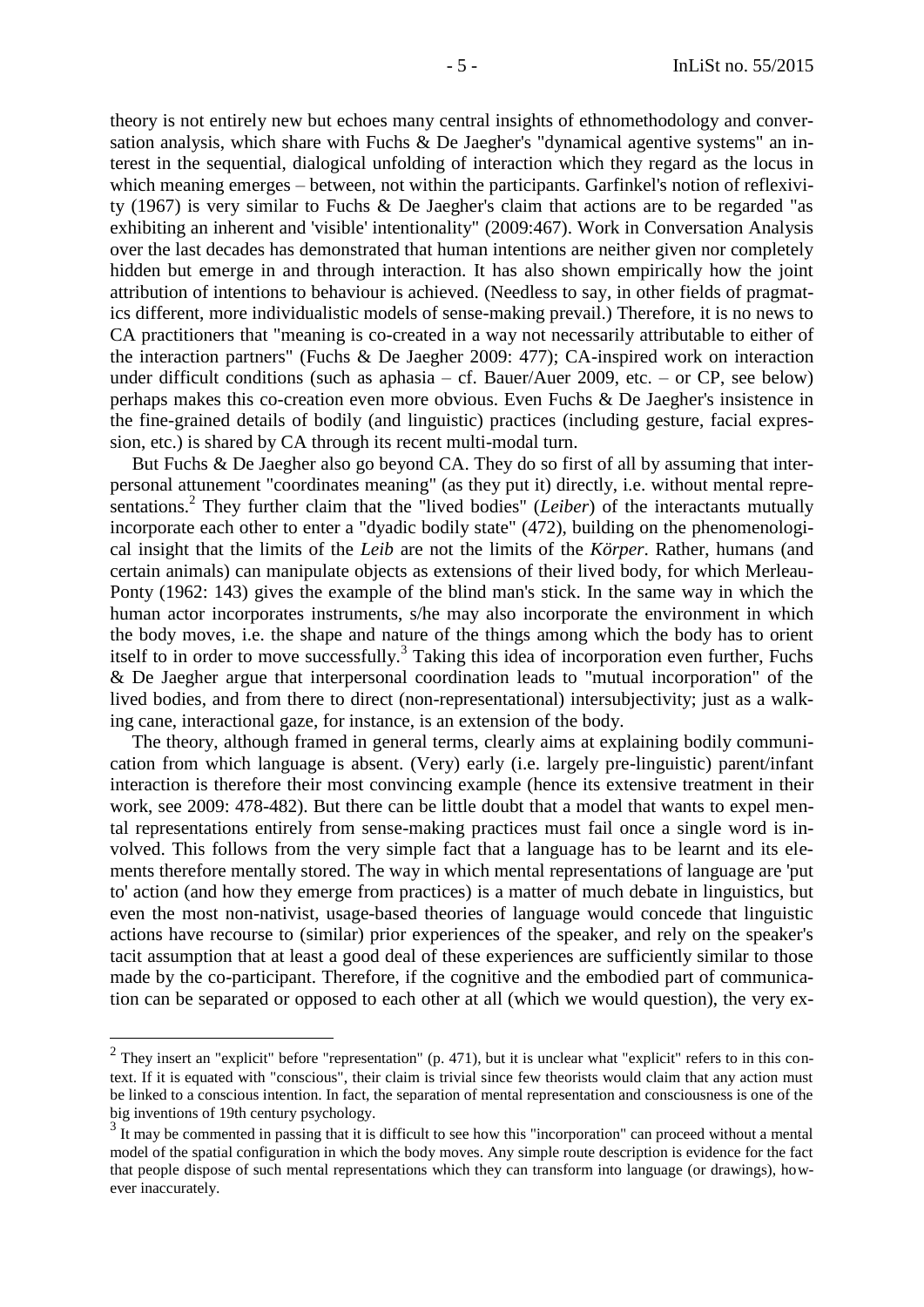istence of linguistic symbols already excludes the possibility of intersubjectivity without cognition (in the sense of mental representation based on entrenched, i.e. repetitive experience). In addition, there is ample evidence that language comprehension essentially and extensively requires processes of inferencing which bridge the gap between what is said and what is meant. Sense-making only can take place in context, and there is no way of linking mentally stored linguistic items (words, or chunks of words to contextually embedded, intersubjective meanings without inferencing, i.e. cognition.

Having said this it has to be added immediately that sense-making in face-to-face episodes only rarely means putting together linguistic symbols according to the rules of grammar in the same way in which this can be done in writing. First of all, speech means the use of the body (articulators, larynx, lungs,...), which impacts on how linguistic symbols are contextualized (voice quality, etc.). Furthermore, speakers do not simply speak, but usually their speech is embedded in a multitude of simultaneous or neighboring nonverbal, bodily practices, from gaze and body shifts over laughing and frowning to gesturing and facial practices. The most intricate and unavoidable link between language and the body is deixis, the indexical practice par excellence (cf. Stukenbrock 2015). These embodied aspects of language have long been forgotten, not least because linguistics originated from philology, the art of interpreting written texts, particularly coming from long-extinct languages. As Voloshinov once put it (1923[1973]), linguistics emerged over the corpses of dead languages (and hence tended to be 'disembodied'!). Equally important is another point: the production of a linguistic utterance in face-to-face interaction does not take place in a vacuum, but rather resonates with the immediately prior utterances. Often, this resonance is non-functional, unconscious, and indeed nonrepresentational. Words and constructions, even prosodic gestalts and sounds, are mirrored in a next utterance from what was said before, and the construction of the present utterance often builds on the previous one even in its syntactic makeup (analepsis).

Despite these arguments for treating language as embodied action in face-to-face interaction (which arguably is the primordial locus of intersubjectivity), the fact remains that humankind has invented a highly efficient and hugely influential technique of separating linguistic communication from the body, i.e. writing. What remains of language once it is written is its ability to convey propositional meaning. It is exactly this type of language which is provided by AAC speech-output machines.

### <span id="page-5-0"></span>**4. Embodiment and mutual incorporation in AAC**

The tension in AAC between bodily practices to establish intersubjectivity on the one hand and disembodied, machine-generated practices on the other seems radical and extreme. Yet it is premature to equate the first with Fuchs & De Jaegher's "mutual incorporation" and the second with "cognitively" mediated, (written) linguistic interaction. In the first case, the problem is that for CP interactants, the amount of resonance and synchronization they can produce with their bodies is limited by their paresis, and since not a small amount of their body movements are involuntary derailments, non-CP co-participants will often disregard these 'illbehaved' bodies voluntarily or involuntarily. In the second case, the process of encoding a message into the computer is a visible and sometimes highly conspicuous bodily process for a person with cerebral palsy. Making the machine speak for oneself through selecting visual symbols associated with words visibly requires a physical effort. It is only the synthesized output that is disembodied, but the process behind its production is not. (Merleau-Ponty 1962: 145 mentions the incorporation of the key-board by the type-writer, which is very similar to the incorporation of the screen by the AAC user through his/her eye movements.) As we shall see below, some co-participants co-engage in this process, so that the composition of the input for the speech synthesizer is not the monological process we know from modern writing prac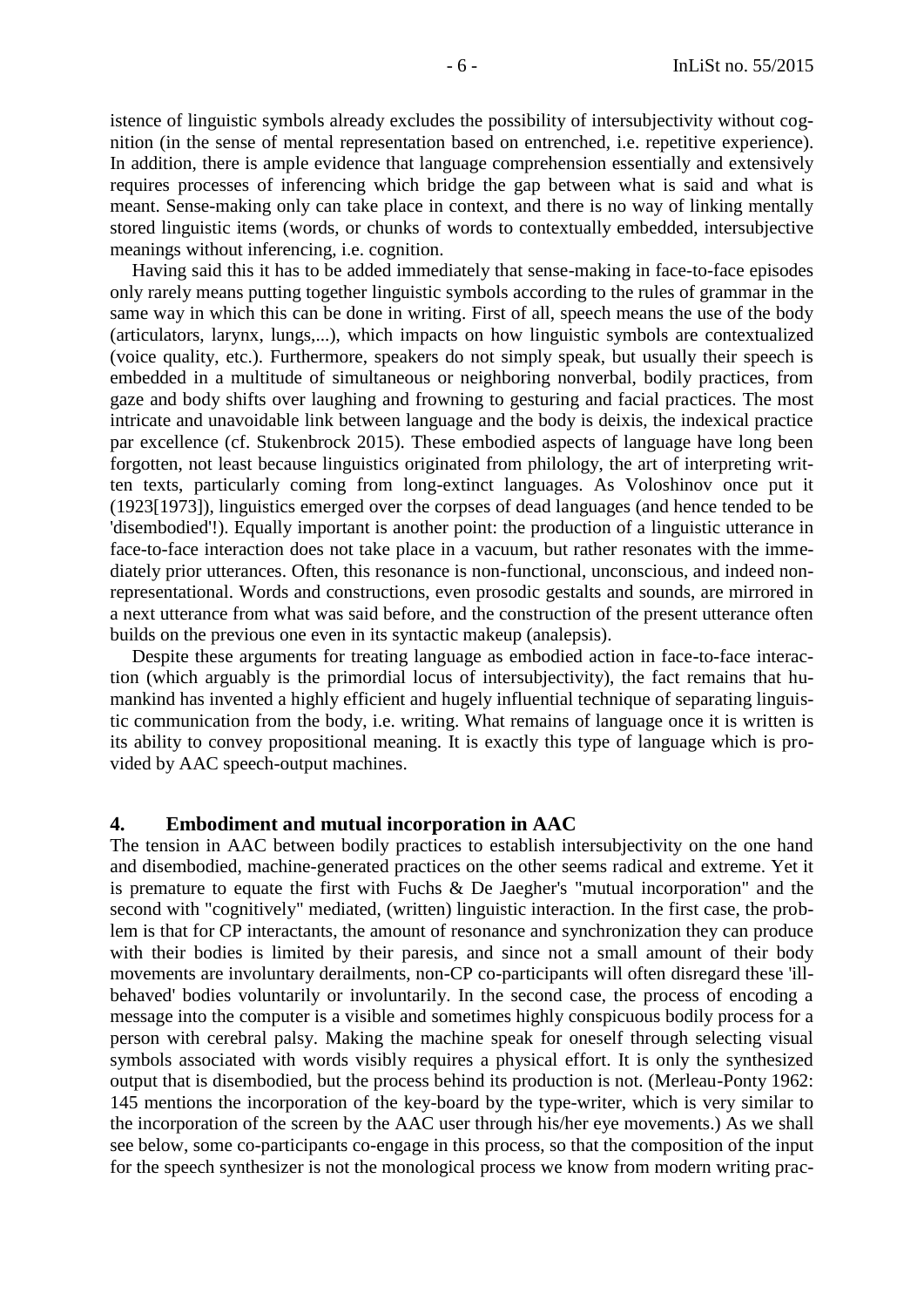tices, but can show signs of mutual incorporation of all co-participants and the computer. In addition, again different from canonical written communication, the output of the machine is usually not sufficient to establish intersubjectivity; what the machine says often rather requires co-participants' effort to establish intersubjectivity, not in the least through dialogical, intercorporeal practices. Hence, although the speech aid produces a speech output that is disconnected from the body of its author, its transformation into a meaningful utterance is a deeply interactive process which builds on coordination and cooperation between the participants.

We will start the empirical part of our contribution by a discussion of an extract in which a CP participant is forced to use the machine, and in which AAC has indeed a highly disembodying effect, entailing loss of temporal and sequential synchronization, but also marginalization and loss of intersubjectivity. The example therefore represents the extreme opposite of "mutual incorporation". We will then discuss an intermediate example in which the partners of an Augmented/Alternative Communicator follow different preferences with regard to speaker autonomy and monological speakership on the one hand, and dialogical meaningconstruction on the other; but even though the co-participant who favors autonomy and computer-based communication which comes close to the written norm seems to 'win' with her preference, working with the computer becomes a common project in which all participants join in both through "cognitive" and "intercorporeal" practices. Our final example comes from an augmented communicator who has developed a skillful way of combining machineproduced language and bodily resources to enter into a process of joint meaning-production with her co-participants. The example shows that a fruitful fusion between machine and body communication can be achieved.

## <span id="page-6-0"></span>**5. The negative impact of the machine: asynchrony, sequential disorder and lacking intersubjectivity (Example 1)**

Conversations with people using AAC devices proceed much more slowly than conversations between speaking people (Clarke & Wilkinson 2010, Higginbotham & Wilkins 1999, Engelke 2013). This is due to the simple fact that the process of putting together an utterance on the computer (even if it consists of one word only) is extremely time-consuming. This fact can create substantial problems for the sequential organization of the interaction.

Here is an exemplary extract from a conversation between the Augmented/Alternative Communicator Regina (to the right in the picture below), Regina's caregiver-assistant Linda (not visible in the recording but sitting opposite Regina at the other end of the table), Frau Müller, who is the representative of the company that sold Regina's communication aid and still provides technical support for it (sitting opposite the camera), and Hannah, an ACtherapist (to Mrs. Müller's right). They are in a meeting to discuss various technical problems with Regina's 'Talker'. The transcript sets in at a point where Frau Müller has the turn; she is about to list the topics of previous meetings, partly reading from her notes which she has spread out in front of her on the table. The primary addressee is Linda, who is Regina's new assistant and who needs to know this background.

In this extract Regina produces a four-word utterance with the help of her communication aid. For better readability, the transcript is split up into two parallel columns, the right-hand one showing Regina's verbal and non-verbal activities. Line initial letters mark eye communication (-e), gesture (-g) and the electronic speech output (-s). Regina's "Talker" is set such that every word she selects is read out by the synthesizer immediately.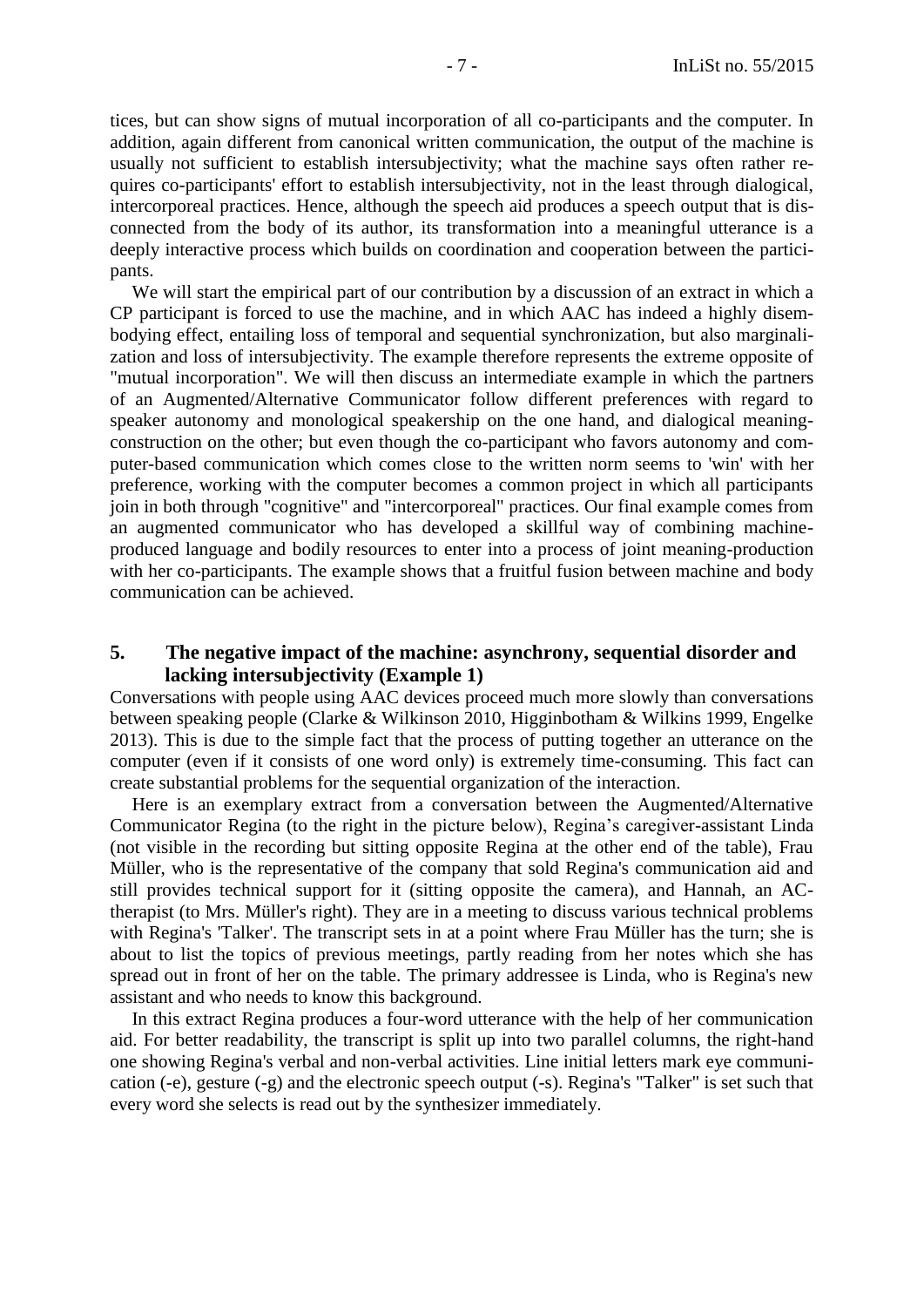٦

# **Extr. (1) Television (Regina\_06.11.12\_1, 18:52-21:01)**



| 01       | Mü    | : dann: haben wir uns: da: auch noch<br>äh über: (0.3)<br>infrarotFERNbedienung,<br>then we also uhm [talked] about uhm (0.3) the<br>infra-red remote control |          |                                                                                                                                                                                                                                   |
|----------|-------|---------------------------------------------------------------------------------------------------------------------------------------------------------------|----------|-----------------------------------------------------------------------------------------------------------------------------------------------------------------------------------------------------------------------------------|
| 03       |       | Über die; pau; äh die:;<br>about the pau uhm the                                                                                                              | 02       | < <high, p="">hm:::;&gt;</high,>                                                                                                                                                                                                  |
| 04       |       | [ACH dann kam wieder die<br>BLUEtoothtaste auf;<br>oh and then the bluetooth button came up<br>again,                                                         | 05<br>06 | [looks at Talker<br>$-e$ :<br>starts to operate it<br>with massive horizon-<br>tal head bangs; these<br>intentional movements<br>are accompanied by<br>non-intentional move-<br>ments of the arms<br>(continues until line<br>69) |
| 07<br>08 | (0.5) | erNEUT;<br>again,                                                                                                                                             |          |                                                                                                                                                                                                                                   |
| 09<br>10 | (0.6) | ham wir AUSprobiert;<br>we gave it a chance;                                                                                                                  |          |                                                                                                                                                                                                                                   |
| 11<br>12 | (0.8) | UND,<br>and,                                                                                                                                                  |          |                                                                                                                                                                                                                                   |
| 13<br>14 |       | (0.7)                                                                                                                                                         |          |                                                                                                                                                                                                                                   |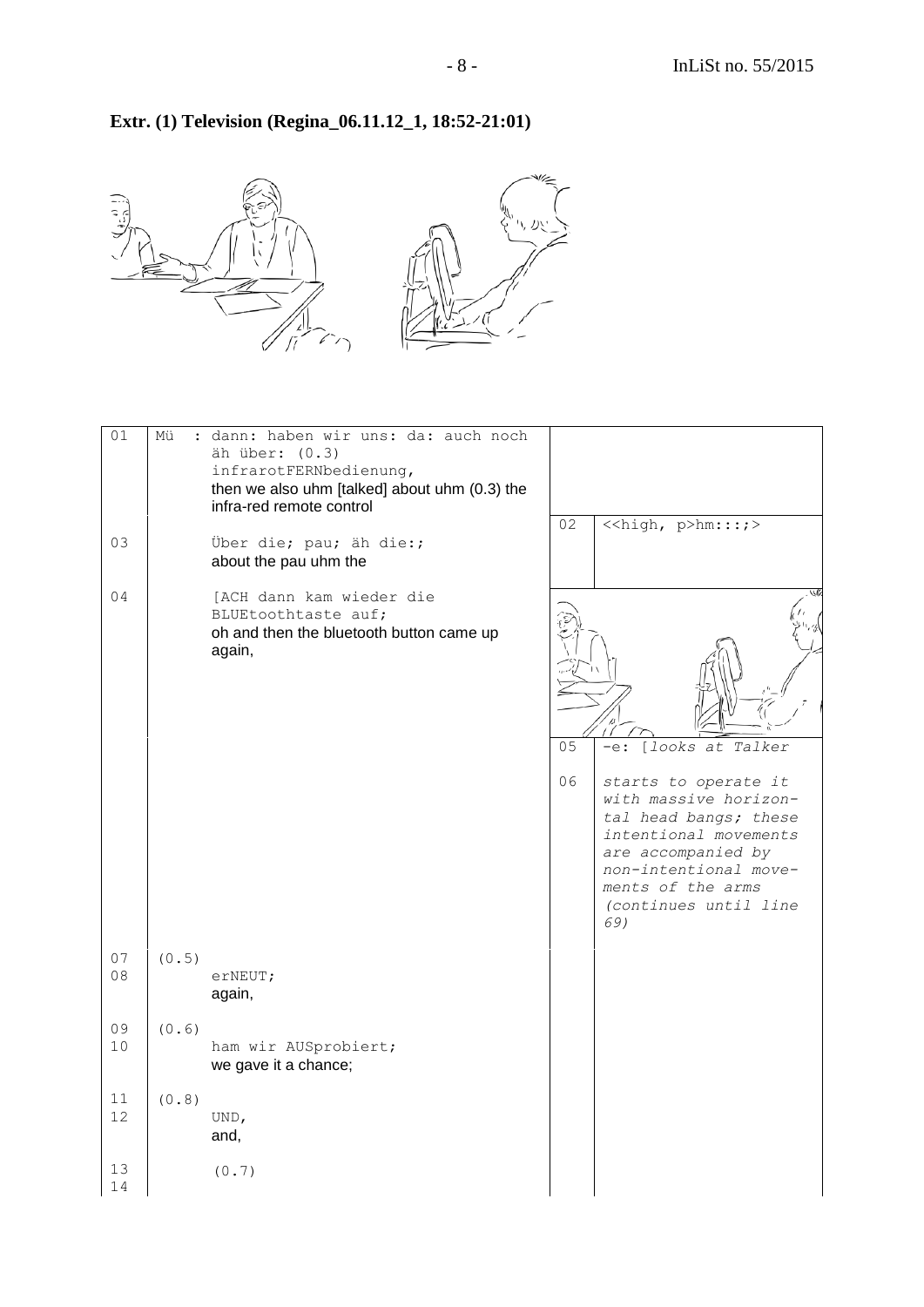| 15 |       | der DAUerbrenner,<br>the perennial,                                                                                      |                |                                                                    |
|----|-------|--------------------------------------------------------------------------------------------------------------------------|----------------|--------------------------------------------------------------------|
|    |       | KAbelprobleme;<br>problems with connecting cables;                                                                       |                |                                                                    |
| 16 | Li    | : hi hi                                                                                                                  |                |                                                                    |
| 17 | (0.5) |                                                                                                                          |                |                                                                    |
| 18 | Ha    | : hn he he                                                                                                               |                |                                                                    |
| 19 | Mü    | : JA.                                                                                                                    |                |                                                                    |
| 20 |       | yes.                                                                                                                     |                |                                                                    |
| 21 | (0.5) |                                                                                                                          |                |                                                                    |
|    |       | ach dann hatten wir noch ein !DREI!<br>meter KAbel;<br>oh then we had a three meter cable                                |                |                                                                    |
| 23 | (0.6) |                                                                                                                          | 22             | ((coughs))                                                         |
| 24 |       | was is n DAraus geworden;<br>what came out of that;                                                                      |                |                                                                    |
| 25 |       | -e: looks at Hannah                                                                                                      |                |                                                                    |
| 26 | Ha    | : << p>ähm: : DAS : >><br>uhm:: it:                                                                                      |                |                                                                    |
| 27 | Mü    | : ((snorting with laughter in an<br>artificial way))                                                                     |                |                                                                    |
| 28 | Ha    | : ((laughs))                                                                                                             |                |                                                                    |
| 29 |       | -e: looks at Regina                                                                                                      |                |                                                                    |
| 30 |       | [regina isch des zu[RÜCK oder- (.)<br>regina has it been sent back or-                                                   | 31             | -e: [looks at Hannah                                               |
| 32 |       | Mü-g: [puts both hands before her eyes in<br>a playfully exagggerated gesture of<br>dispair                              |                |                                                                    |
| 33 |       | Mü-e: looks at Regina; from now on until<br>line 45 she leans back and keeps<br>her arms folded in front of her<br>chest |                |                                                                    |
| 34 |       | Ha : isch des zurück als wir den Eco<br>eingeschickt haben;<br>was it sent back when we sent in the talker;              | 35<br>36       | -e: looks up<br>(1.0)                                              |
|    |       |                                                                                                                          | 37<br>38<br>39 | -e: looks at Hannah<br>-q: nods three times<br>-e: looks at Talker |
| 40 | Ha    | : ich glaub (.) AUCH;<br>I think so too;                                                                                 |                |                                                                    |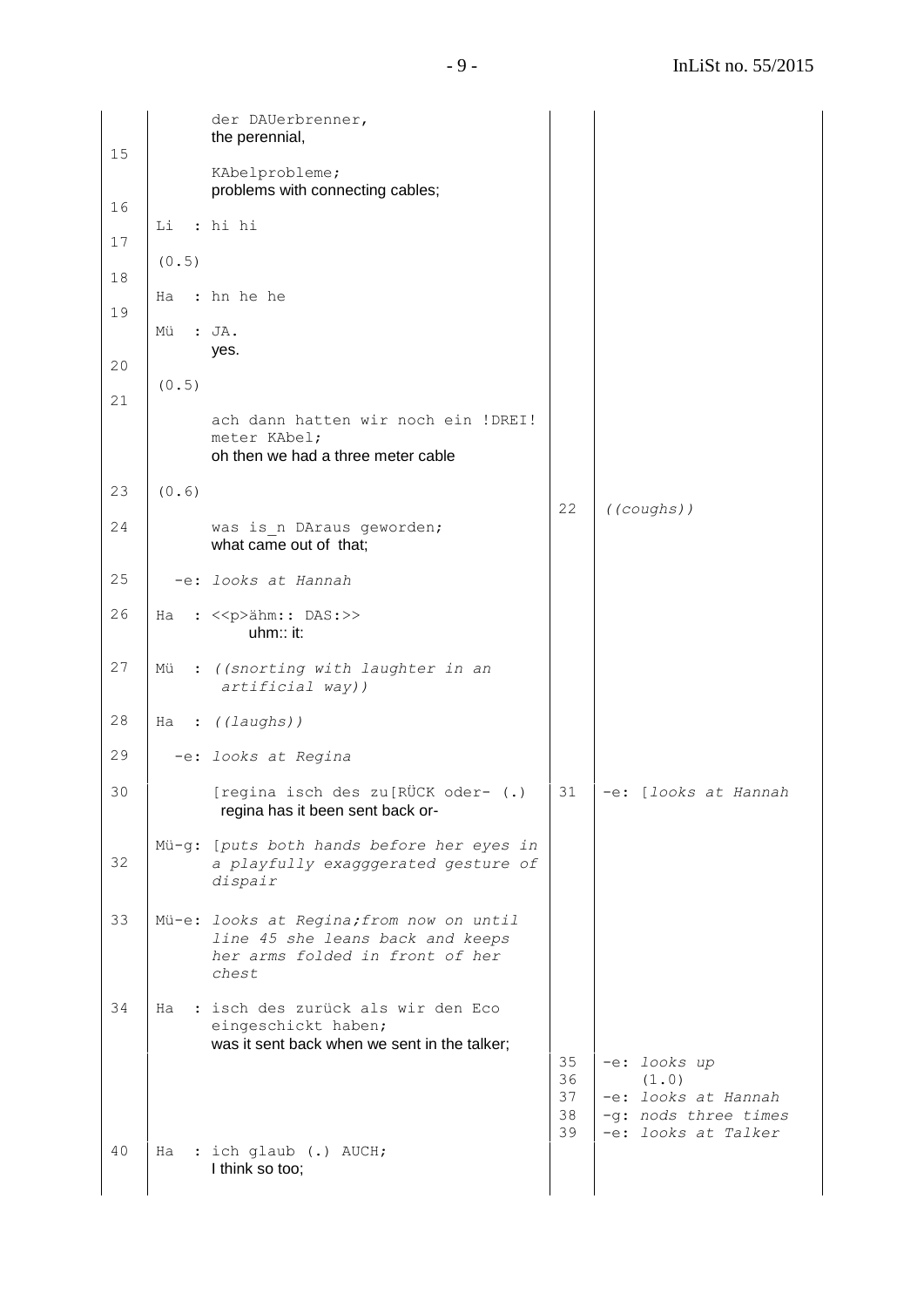| 41 | (0.7)    |                                                                                                                        | 42 | -s: ich habe;                    |
|----|----------|------------------------------------------------------------------------------------------------------------------------|----|----------------------------------|
|    |          |                                                                                                                        | 43 | I have<br>(1.9)                  |
| 44 |          | Ha : << p>ah sie s noch (-) grade DRAN.>><br>ah she is still (<br>)ing;                                                |    |                                  |
| 45 | Mii      | $:$ $^{\circ}$ hhhh;                                                                                                   |    |                                  |
| 46 |          | -e: looks at papers                                                                                                    |    |                                  |
| 47 |          | also das DREI meter [kabel hab ich<br>LETZtes jahr mitgebracht,<br>so the three meter cable I brought last year        |    |                                  |
| 48 | $Ha-e$ : | [looks at<br>papers                                                                                                    |    |                                  |
| 49 |          | genau das haben WIR doch,<br>right we sent it                                                                          |    |                                  |
| 50 |          | bei dem ges (.) SPRÄCH wo der herr<br>KELlermeister da war,<br>the mee (.) ting when Mister<br>Kellermeister was here, |    |                                  |
| 51 |          | danach haben wir doch [den Eco<br>eingeschickt; =<br>after that we sent the talker in                                  |    |                                  |
| 52 |          | $=$ WEI::L? $(-)$<br>because,                                                                                          |    |                                  |
| 53 | Mü       | : $[A \ a;$<br>I see                                                                                                   |    |                                  |
| 54 | Ha       | : [ <sup>°</sup> h die: die: (.) [(xxx xxx xxx)<br>kaputt war;<br>the the (xxx xxx xxx) was broken,                    | 55 | $-s$ : [FERNseher.<br>television |
| 56 |          | Ha : wo die:: KAbel reinkommen,<br>where you can put the:: cable in,                                                   |    |                                  |
| 57 |          | °h und ich glaub da haben wir das<br>glei mit zu[RÜCKgeschickt,<br>and I think we also sent it back then,              | 58 | [öhm                             |
| 59 | Ha       | : weil das KEIne opti,<br>because it (was) not an opti(on),                                                            |    |                                  |
| 60 |          | ALso:<br>I mean                                                                                                        |    |                                  |
| 61 |          | weil wir gesagt haben NEE;<br>because we said no;                                                                      |    |                                  |
| 62 |          | isch NIT die [beste lösung.<br>It's not the best solution.                                                             |    |                                  |
| 63 | Mü       | $[$ ((sighs))                                                                                                          |    |                                  |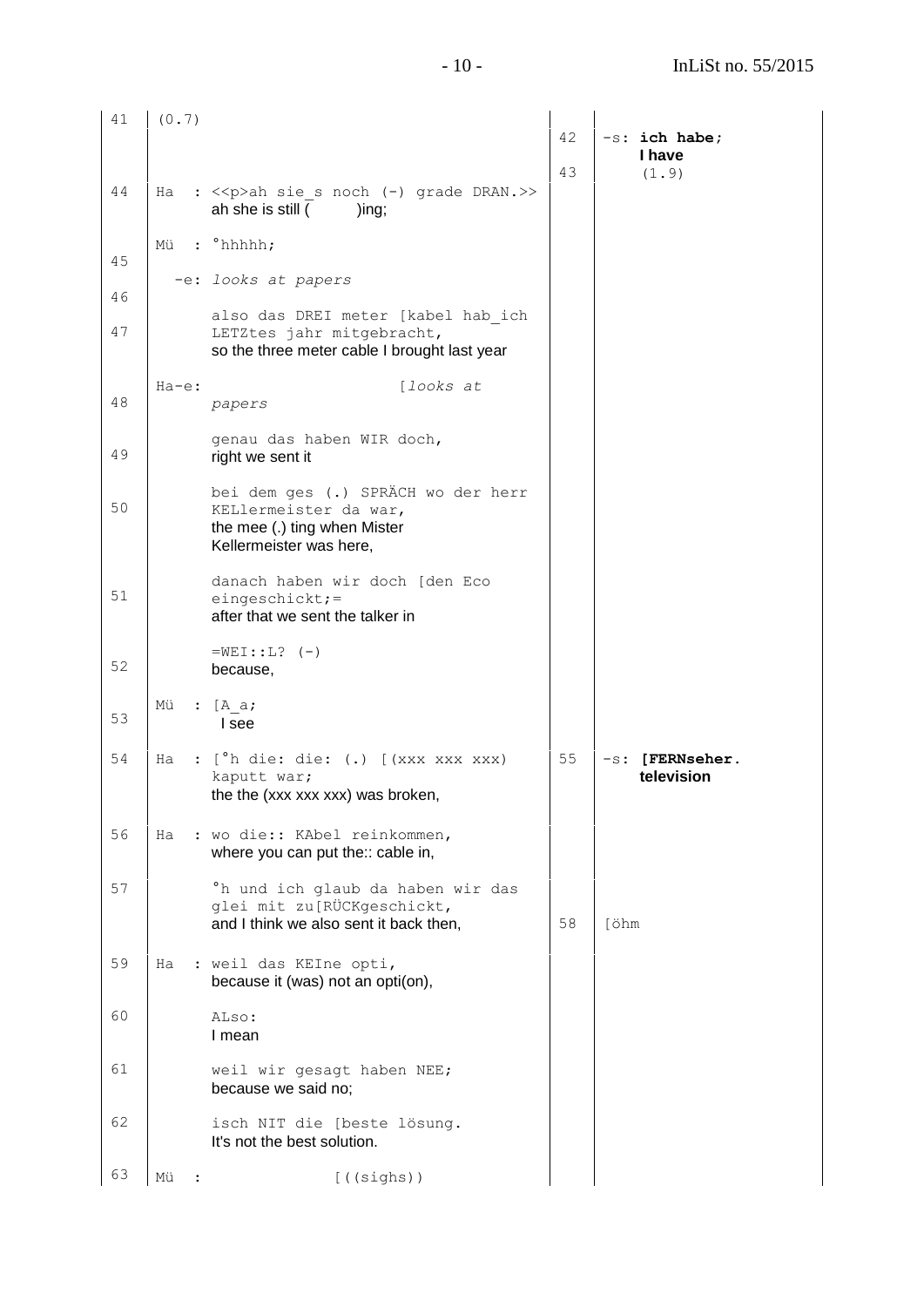| 65       |       | also im: noVEMber letzten [jahres<br>steht hier noch-<br>so november last year it says here- | 64 | [ahm.                 |
|----------|-------|----------------------------------------------------------------------------------------------|----|-----------------------|
| 66       | Mü    | : drei meter kabel hab ich geGEben,<br>I gave (you) the three meter cable,                   |    |                       |
| 67       |       | aber es ist NICHT probiert worden,<br>but it was not tested,                                 |    |                       |
| 68       | Ha    | : nee<br>no                                                                                  |    |                       |
|          |       |                                                                                              | 69 | -s: TALker.<br>talker |
| 70       | Mü    | : und dann haben wir (.) den LETZten<br>termin;<br>and then we had our last appointment;     |    |                       |
| 71       |       | (0.4)                                                                                        |    |                       |
| 72       | $-e$  | looks shortly at R.                                                                          |    |                       |
| 73       |       | wo ich dich geSEHen hab=<br>when I saw you $((\text{-}R.))$                                  |    |                       |
| 74       |       | =war am: (0.6) dreiundzwandzigsten<br>JU: LI:,<br>it was (0.6) july twenty third,            |    |                       |
| 75<br>76 |       | (0.4)<br>da war dieser herr KELler:::<br>[mann,<br>there was this mister keller:::mann       |    |                       |
| 77       | Ha    | : [MEISter;                                                                                  |    |                       |
| 78       | Mü    | : MEISter da,<br>meister there                                                               |    |                       |
| 79<br>80 | (0.7) | haben erNEUT bluetoothtaste<br>ausprobiert;<br>we tested the bluetooth button again;         |    |                       |
| 81       |       | und dann stand (0.4) option für<br>HERBST.                                                   |    |                       |
| 82       |       | and then it said option for autumn.                                                          |    |                       |
| 83       |       | [und da: WA:R schon-<br>and there it was already,                                            |    |                       |
| 84       | -е:   | [looks at R.                                                                                 |    |                       |
| 85       |       | (1.0)                                                                                        |    |                       |
| 86       |       | wUrde MIR gesAgt,<br>I was told,                                                             |    |                       |
| 87       |       | das war offensichtlich ja schon<br>LÄNger entWICKlungsprozess=                               |    |                       |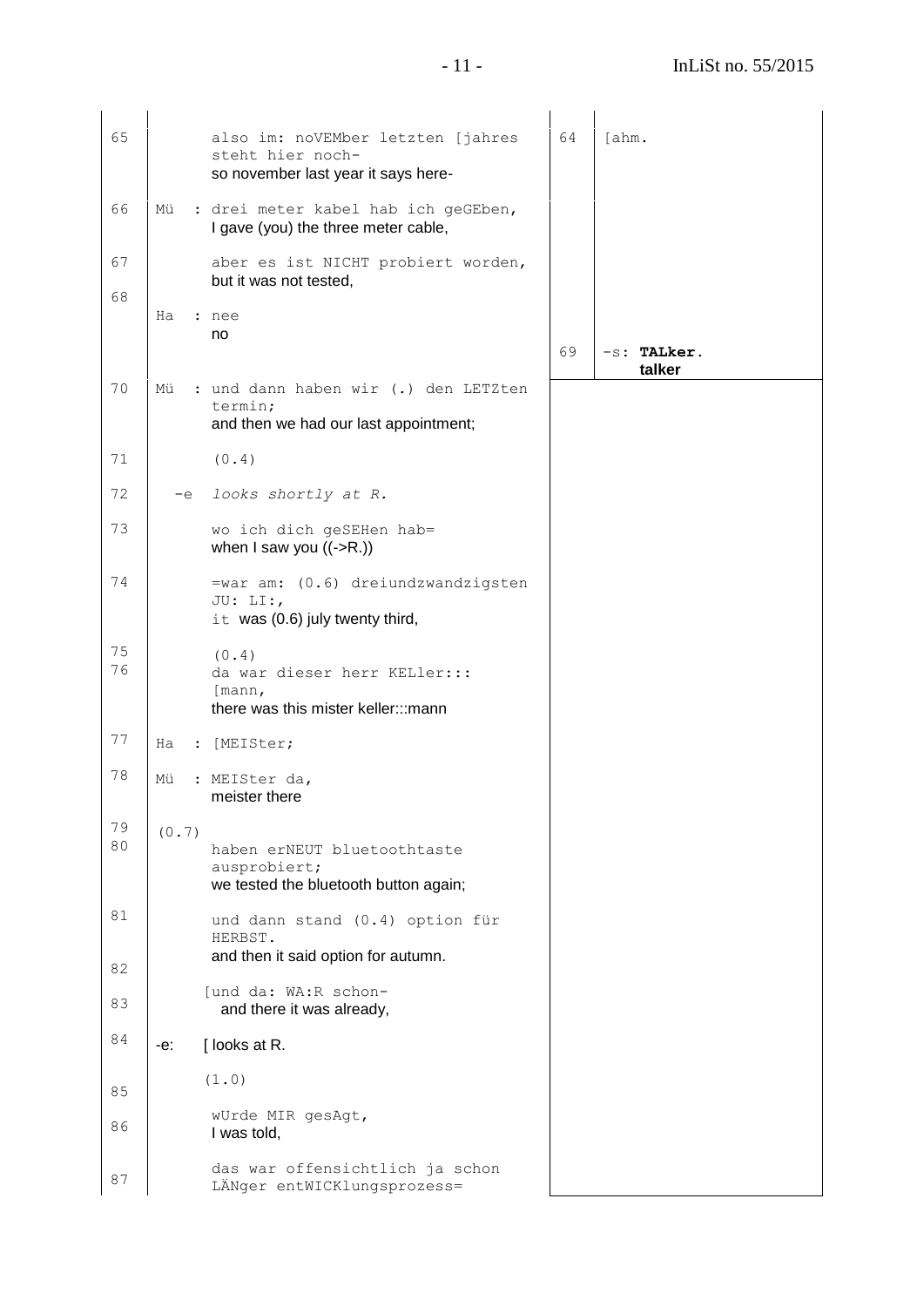|     |        | obviously that had been a<br>development for some time                                                   |  |
|-----|--------|----------------------------------------------------------------------------------------------------------|--|
| 88  |        | =ähm vielleicht [der UMzug.<br>uhm perhaps a relocation                                                  |  |
| 89  | Mü-e:  | [looks at Linda                                                                                          |  |
| 90  |        | Li : $hm [m,$                                                                                            |  |
| 91  | Mü     | : [und dann wurde [WIEder jetzt                                                                          |  |
| 92  | $-e$ : | [large horizontal<br>termination gesture with both arms                                                  |  |
| 93  |        | [erst mal (.)<br>and then now it was again (.) pfr-                                                      |  |
| 94  |        | -e: [vertical gesture with both hands:<br>Rest                                                           |  |
| 95  | Mü:    | [pf.]                                                                                                    |  |
| 96  |        | -e: [repetition of termination gesture                                                                   |  |
| 97  |        | [SO.<br>Ok.                                                                                              |  |
| 98  |        | -e: [repetition of rest gesture                                                                          |  |
| 99  |        | < <mocking> 1JETZT<br/>trEffen wir uns [heute-<br/>now we are meeting today.</mocking>                   |  |
| 100 | $-e$ : | [looks at Regina                                                                                         |  |
| 101 |        | °hh ich möcht jetzt aber gerne<br>$WISsen =$<br>now I want to know                                       |  |
| 102 |        | =du has [grad noch was<br>qeSCHRIE:ben:-=                                                                |  |
| 103 |        | you wrote something just now:                                                                            |  |
|     |        | [((gets up, walks towards<br>Regina, looks at Talker))                                                   |  |
| 104 |        | =schwester hab ich verSTANden, =<br>'sister' I understood,                                               |  |
| 105 |        | $\langle p \rangle$ was (xxx);><br>what (                                                                |  |
| 106 |        | < <p>das LETZte da wollt ich noch<br/>was zu SAgen,<br/>I wanted to say something to the last point-</p> |  |
| 107 |        | AH;<br>I see;                                                                                            |  |
|     |        |                                                                                                          |  |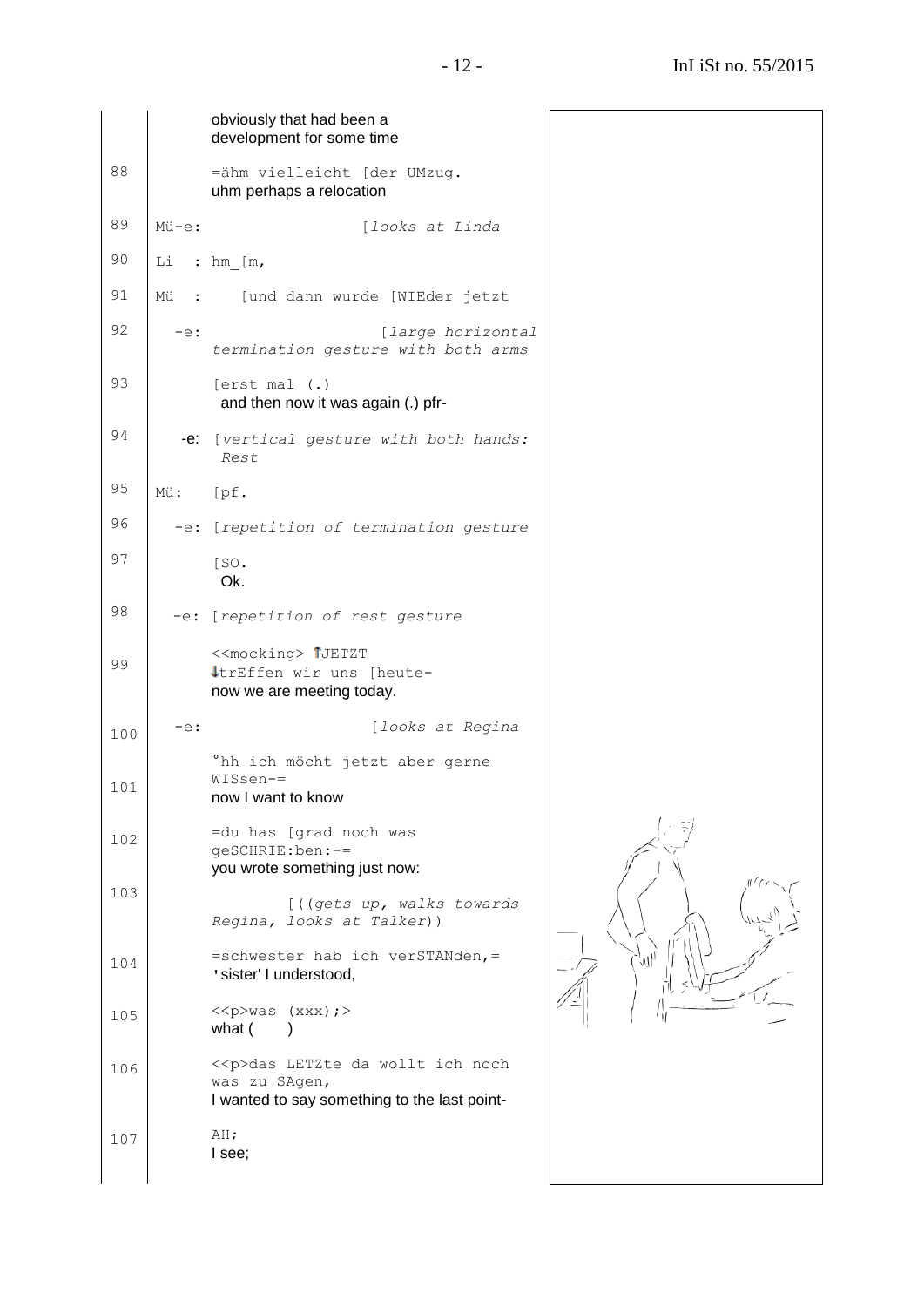```
108
109
110
111
112
113
114
115
           mit m [FERNseher;
            about television;
                   [((sits down again))
             (0.3)
     Ha : ja,
            yes
     Mü : was war mit dem [FERNseher;
            what about the television;
     Ha : [alles GUT,
                                all good,
           wir haben s [(-)] HIER (.) ohne
            probleme installieren können=
            we were able to install it here without any 
            problems
     Mü : [ja]
                          yes
```
It is a notorious problem of Augmented/Alternative Communicators that in order to take the turn when they are not designated next speakers, they would have to come in exactly at, or even before, the possible completion point of the previous speaker. In ordinary, nonaugmented communication, one possibility speakers resort to in order to claim the turn in such a first-starter-comes-first context (cf. Sacks, Schegloff & Jefferson 1974) is to start the production of a next utterance at all costs, even if this utterance is not yet planned and may require recycling and repair once the turn has been secured. For an Augmented/Alternative Communicator, starting to produce a next utterance is tantamount to looking at the computer screen where its elements must be composed. However, focusing on another person or object outside the established interactional constellation runs the risk of being interpreted as a withdrawal from this interactional encounter, i.e. the opposite of claiming the turn. Only experienced, attentive and good-willed co-participants will understand such a cue. Regina does look at the computer in line 05, as an attempt to take the turn, but nobody seems to notice.

For non-CP speakers, one way of getting the turn early is the production of a semantically and syntactically non-committal pre-starter., These pre-starters (Sacks, Schegloff & Jefferson 1974: 719) are usually words (discourse markers, interjections, adverbs). But since it takes them such a long time to produce even a single-word utterance with the machine, this is not an option for CP participants. Their only alternative is vocalization at the earliest possible moment, i.e. they must use their body to communicate. But when Regina wants to join the conversation in line 02 and signals this through a high-pitched, but relatively soft *hm:::*, this attempt is completely disregarded by the others, although it is positioned at a reasonably good moment in sequential time.<sup>4</sup> The beginning of Regina's utterance production is thereby made irrelevant and inconsequential for/in the interaction.

 $\overline{a}$ 

<sup>&</sup>lt;sup>4</sup> The proper sequential position to contribute to this topic is right after Frau Müller's line 01, although her sentence is fragmentary (the projected infinitival verb in the terminal sentence bracket position, i.e. after *infrarotFERNbedienung*, is lacking) and therefore does not provide an ideal turn-transition possibility.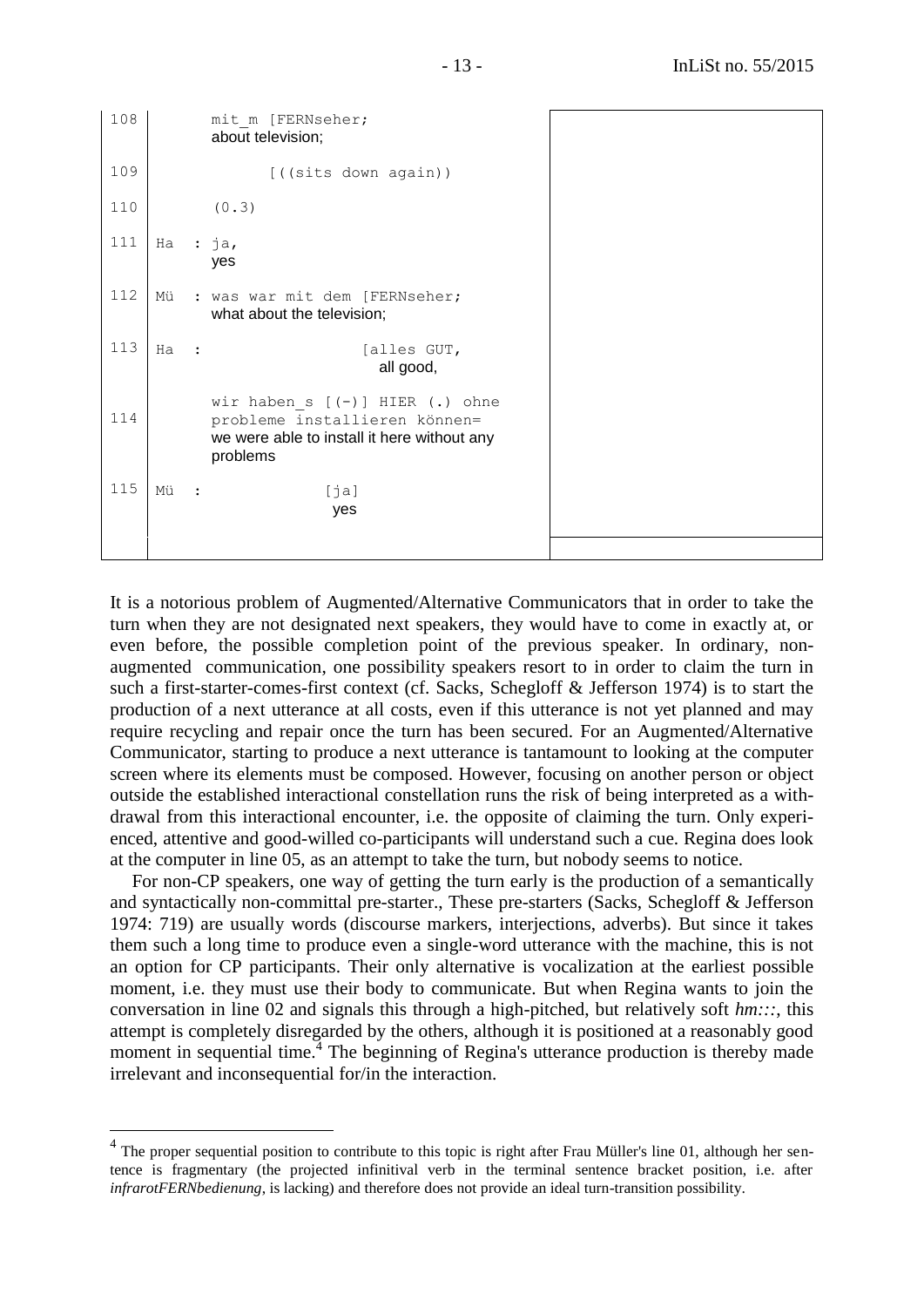While Frau Müller, Hannah and Linda now engage in talk about various technical problems around the Talker, Regina from line 01 on pursues her own project, i.e. that of providing a relevant contribution to the first topic brought up by Mrs. Müller, the infra-red remote control which can be used to watch TV on the computer. Since she uses a system in which the selection of items on the screen is done through vertical head bangs against the left and right part of the head-rest, the putting together of the utterance is accompanied by massive movements of the head, some of them quite noisy. In addition, Regina's mostly voluntary headmovements are accompanied by involuntary arm movements, which make her whole body look highly agitated. Despite all these cues, the co-participants ignore the ongoing formulation process. Regina's engagement with the computer is treated as an event outside the developing interaction. The joint focus of the interaction (topical talk about technical problems) does not include Regina, although the very reason for which she keeps looking at the computer screen is of course her intention to contribute to it. Intersubjectivity fails not because the wrong words are chosen or because of an incomplete utterance; it fails on the intercorporeal level, where participants misunderstand (or choose to misunderstand) the Augmented/Alternative Communicator's intention to take a turn. Note that Regina's movements, voluntary or involuntary, as well as the enormous strain visible in her face when she works on the computer, are not what Goffman (1963) would call decent behavior in interaction. Rather than with "attunement", co-participants may be reacting with civic disattention to it, as lay persons might do (although they are all trained in AAC and are well familiar with CP persons).

While Regina is busy with her computer, Frau Müller brings up the issues to be discussed chronologically (*infrared remote control* l. 01, *bluetooth button* l. 04, *problems with connecting cables* l. 15). When Frau Müller asks about the whereabouts of the three-meter cable (l. 21), it is Hannah who answers, but she also includes Regina in a subordinated question/answer sequence (*regina has it been sent back or-,* l. 30, is addressed explicitly to her, and accompanied by gaze at the addressee). Regina is briefly reintegrated into the interactional constellation; she has to answer Hannah's question while she is still working on her next utterance on the machine. She deals with this double task by briefly looking away from the computer screen and by nodding several times (l. 34-38).

It is only now (at line 41, about 40 seconds after she has started to work on the computer) that Regina has the speech synthesizer produce the firsts two words of her intended utterance: *ich habe* 'I have', a sentence beginning which clearly projects more to come. This leads to Hannah's metacomment in line 43 (presumably: 'she is still working'). However, instead of paying attention to the ongoing speech production by Regina at least now, Frau Müller reinstantiates the cable topic. Hannah explains more explicitly when and why the connecting cable was sent back (l. 46 and 48-61). After that, Frau Müller brings up the topic of the *bluetooth button* again. In the meantime, Regina's 'Talker' has produced the next two components of her contribution (*Fernseher* 'television' in line 54 and *Talker* in line 68). Both remain unresponded to as does the utterance as a whole, which can now be heard as *Ich habe Fernseher Talker*. The intended meaning is presumably a news-telling: Regina wants to let Frau Müller know that she can now remote-control the TV on her Talker. All in all, it has taken her more than a minute to produce these four words. But even after the full sentence has been uttered by the machine, the other participants do not respond to it. Rather, they continue their conversation, from which Regina is excluded, for roughly 50 more seconds – an extraordinarily long lapse after a news telling.<sup>5</sup> Of course, the ongoing conversation between the other participants has at that point already reached a very different topical and sequential state.

<sup>&</sup>lt;sup>5</sup> Another problem with AAC is that not only the beginning but also the end of an utterance may be ambiguous. Full grammatical sentences which display syntactic completion are rare anyway. The most widespread way to signal turn-completion for Augmented/Alternative Communicators is gaze (Hörmeyer 2012). Just as a visual focus on the screen signals the beginning of the production process, looking away from it and gazing again at the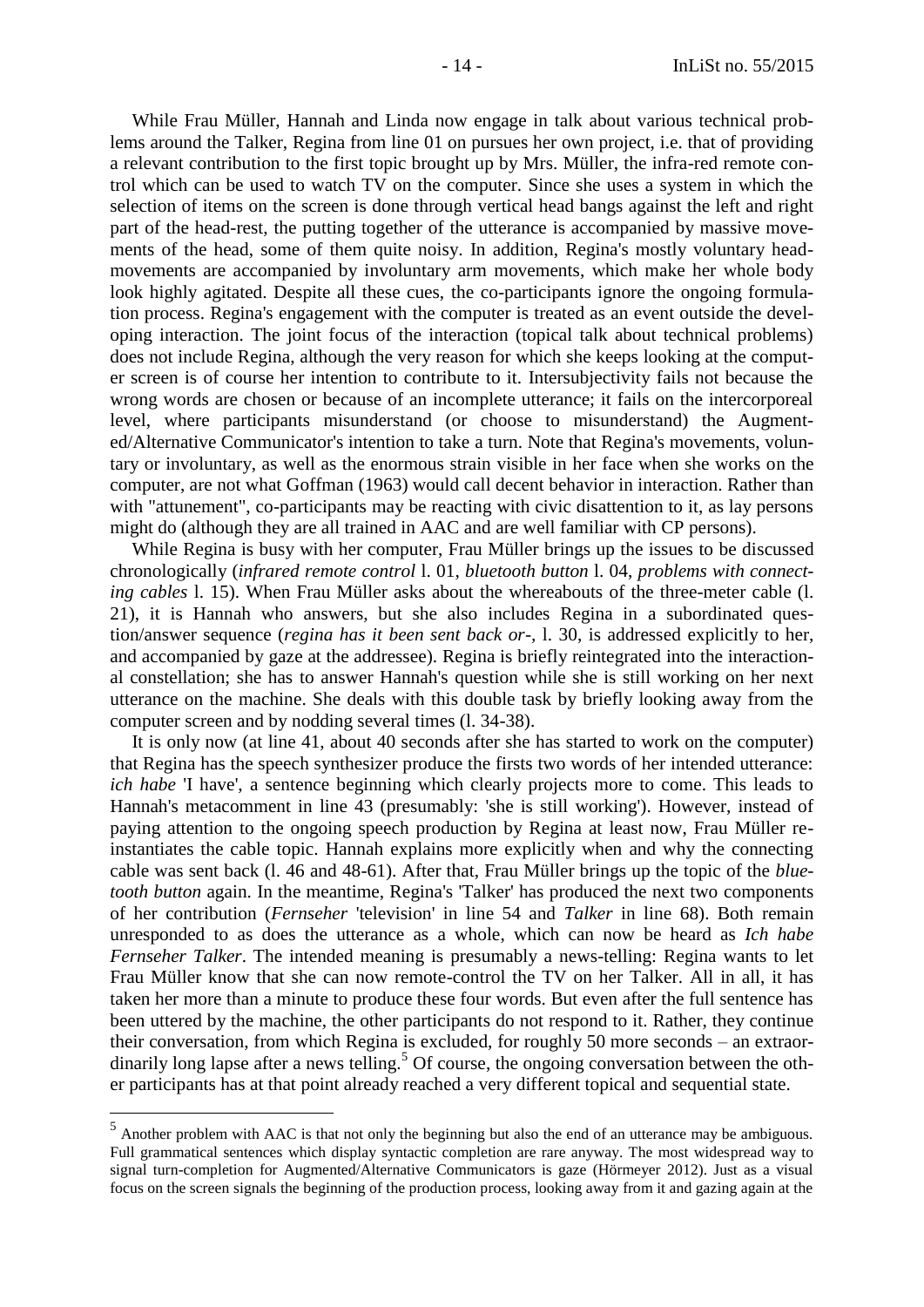Only after she has worked through her topical agenda does Frau Müller react to Regina (*you wrote something* l. 92-93). In retrospect, she makes it clear that she has noticed Regina using the machine to 'say something', but equally, that she was not attentive and did not understand what it was (cf. her '*sister' I understood* l. 95). But here writing comes in: a speech output system such as the one Regina uses is based on written language. In order to produce her sentence, Regina had to assemble it *in writing* on the screen, where it remains unless the user deletes it. There is no decay in such an utterance, as is typical of spoken language. So Frau Müller has an easy way to rewind the clock: what Regina said is not lost but still available on the screen, although the sequential position in which it would have been an adequate next activity has long gone. Sequential disattention and sequential inappropriateness can be repaired by looking at the written word. Frau Müller gets up, goes to Regina, looks her over the shoulder and reads what Regina wrote (l. 94). She treats her contribution as an a-temporal object not dependent on a sequential position in which it uniquely fits and becomes meaningful. She picks out one word of the utterance (*I see, about the television* l. 99), sits down again and establishes Regina's turn as the new conversational topic (*what was with the television* l. 102) – without grasping its full meaning. Hannah begins to 'speak for' (Bauer 2009) Regina (*all good, we were able to install it here without any problems* l. 104-105). Regina does not respond, i.e. she neither confirms nor disconfirms this re-formulation of her contribution.

In sum, the first extract demonstrates enormous problems among participants to establish intersubjectivity; this is due to the temporal delay in providing a topically adequate next utterance which also leads to sequential problems, but also because the long utterance composition process, during which Regina withdraws from the interaction and keeps looking at her computer screen, whichexcludes her from the interaction among the other participants. Although Regina manages to make her machine utter an interpretable multi-word utterance, this process lacks attunement and synchrony. Producing the utterance is a bodily activity for herself, but all intercorporeal links with the others are severed.

## <span id="page-14-0"></span>**6. Autonomy vs dialogicity in AAC (Example 2)**

Our first example has shown how the use of an electronic communication aid can make "mutual incorporation" impossible or at least greatly reduce it. By withdrawing from the ongoing interaction in order to produce a more or less complex utterance with the help of the machine, the Augmentated/Alternative Communicator cannot sustain bodily synchronization – unless supported by participants who invest in this project. The second example shows how coparticipants in interaction with a CP speaker who uses a speech output system can pursue different interactional strategies to achieve intersubjectivity. They all invest in this project and turn it into an intercorporeal one. The extract is taken from a conversation between the Augmented/Alternative Communicator Max, his friends Florian and Bastian, and his mother. While the young people follow a collaborative, dialogical strategy of sense-making with Max, the mother follows a monological strategy oriented towards the norm of autonomous speakership.

Participants in this case have chosen a side-by-side arrangement so that they can all look at the surface of the communication aid and follow the production process of the electronic utterances. (The picture shows the arrangement in line 01.) The topic is Max's recent holidays in England. After being told that he visited many cathedrals with his parents, his friend asks him,

recipient(s) is a signal for its termination. In our case, Regina remains in the bodily position she has assumed during the utterance production even after the production of the utterance *Ich habe Fernseher Talker*, i.e. she is focused on the computer screen and also actively searches it (although this is not visible for the other participants). It is therefore possible that she wants to expand the utterance. The others receive no bodily signal from her that her turn is complete.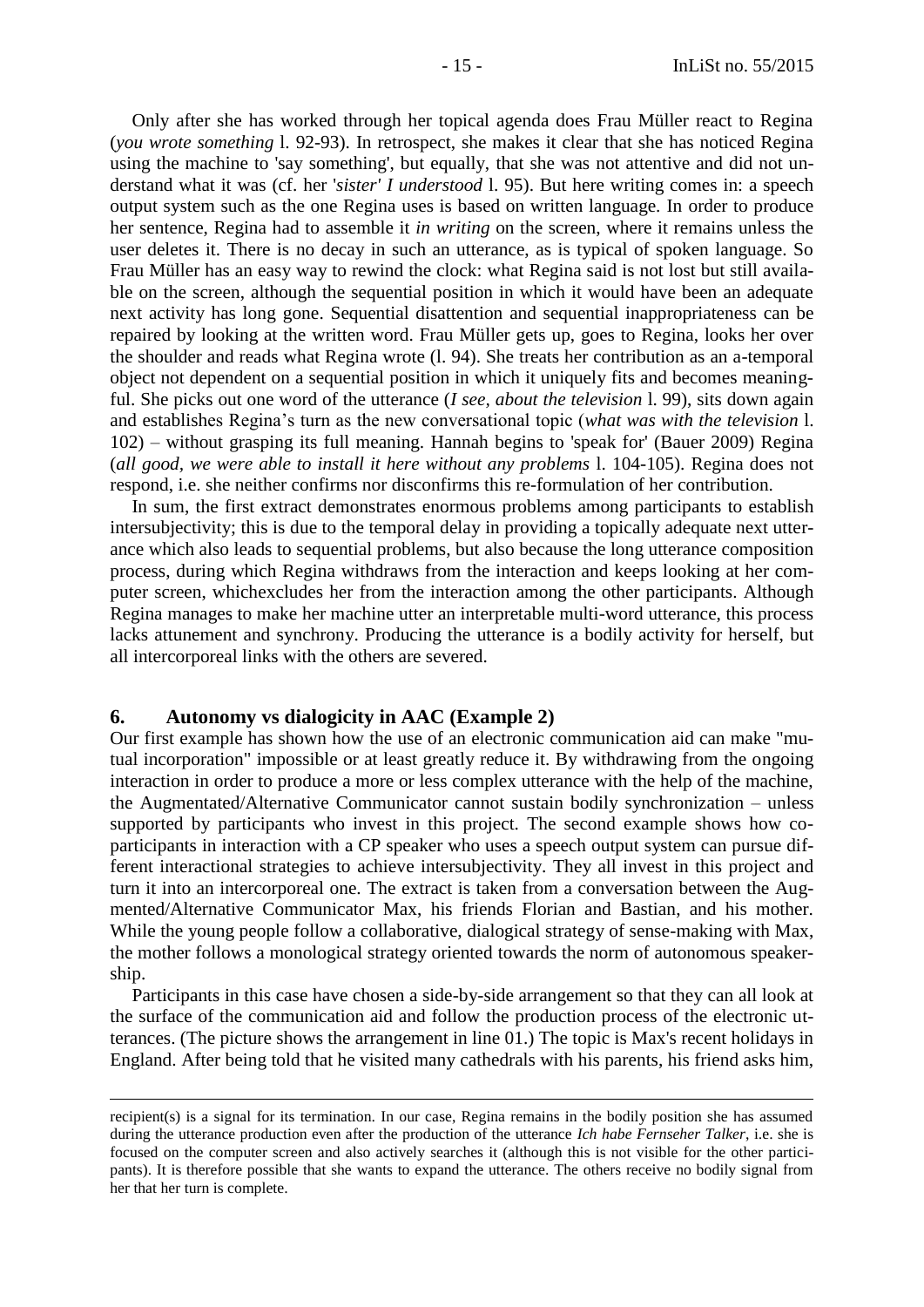whether he was forced to do so (*was he forced to come with you* l. 01). Max answers this question with the help of his Talker with a full sentence, which takes him more than 180 seconds. He uses a software similar to the one known from smart phones that suggests word completions after the first letter(s) has/have been selected. The whole composition process is immediately fed into the speech synthesis system. The right-hand columns show M's activities on the computer, which are visible to the others and therefore part of the interaction.

## **Cathedrals (Max\_03.09.11, 22:27-24:24)**

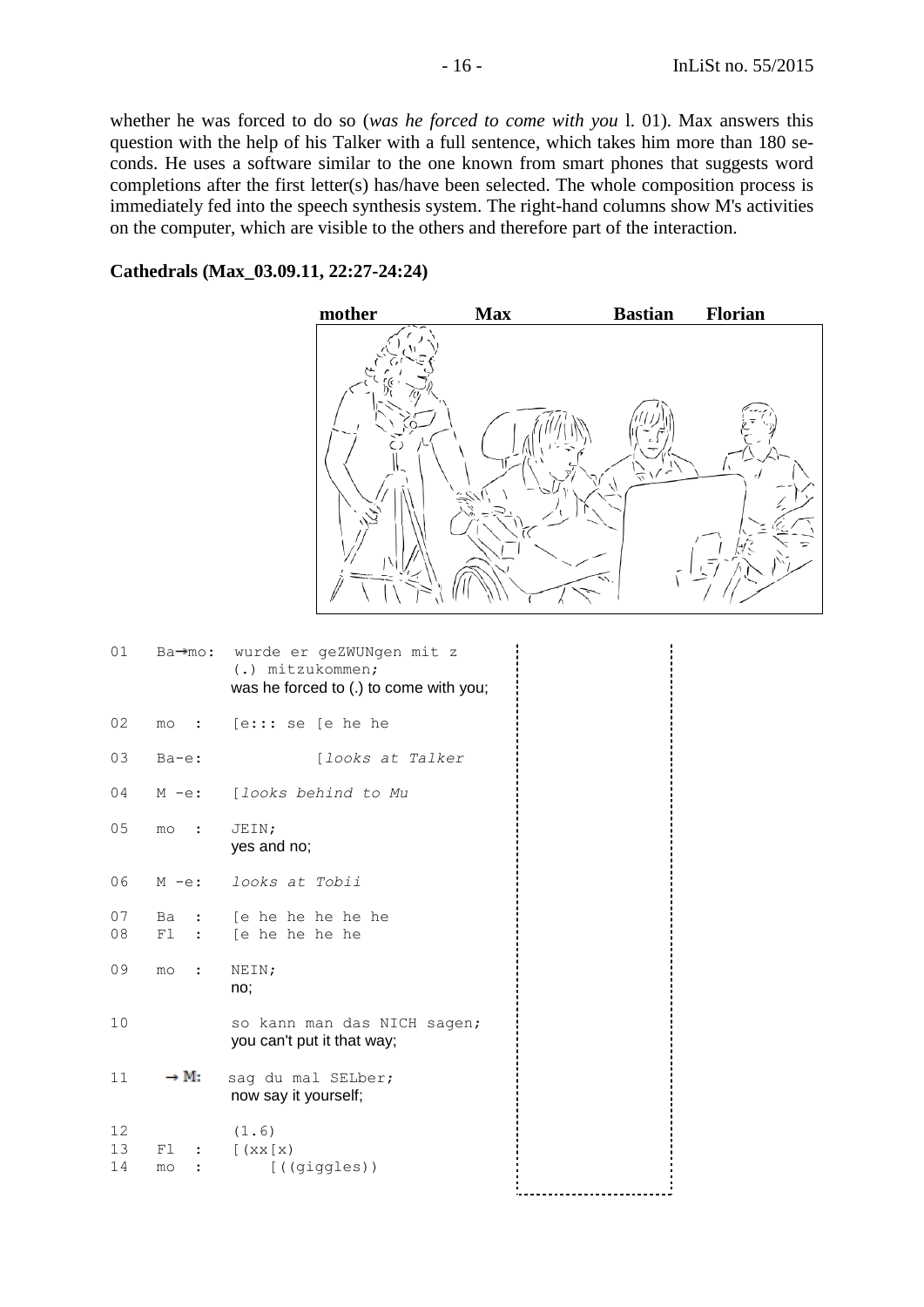15 Fl : [((laughs))<br>16 Ba : [((laughs)) 16 Ba : [((laughs)) 17 Fl : NEE nee; no no; 18 mal im ERNST jetzt; ehe let's be serious now; he he 19 ((sniffs)) 20 (1.7) 21 M : -s: **EM;** (letter name) 22 (1.9) 23 -s: **MIR; for-me;** 24 (3.0) |--------------------<br>| M 25 : 26 (4.4) Mir 27 : -s: **WE;** (letter name) 28 Ba : << p>war langweilig> (it) was boring (= *it was boring for me*) 29 M : ((smiles)) 30 Fl : ich glaub AUCH dass das kommt, I also think this is coming up, 31 Ba : e [he he 32 mo : [ha ha 33 (1.5) 34 M -s: **WAR; (it) was** 35 (0.5) 36 Ba : JA, yes, 37 Fl-e: [*nods, looks at Bastian* 38 Ba-g: [*nods, looks at Florian* 39 : [hm\_m, 40 -e: *looks at computer screen* ....................<br>Mir w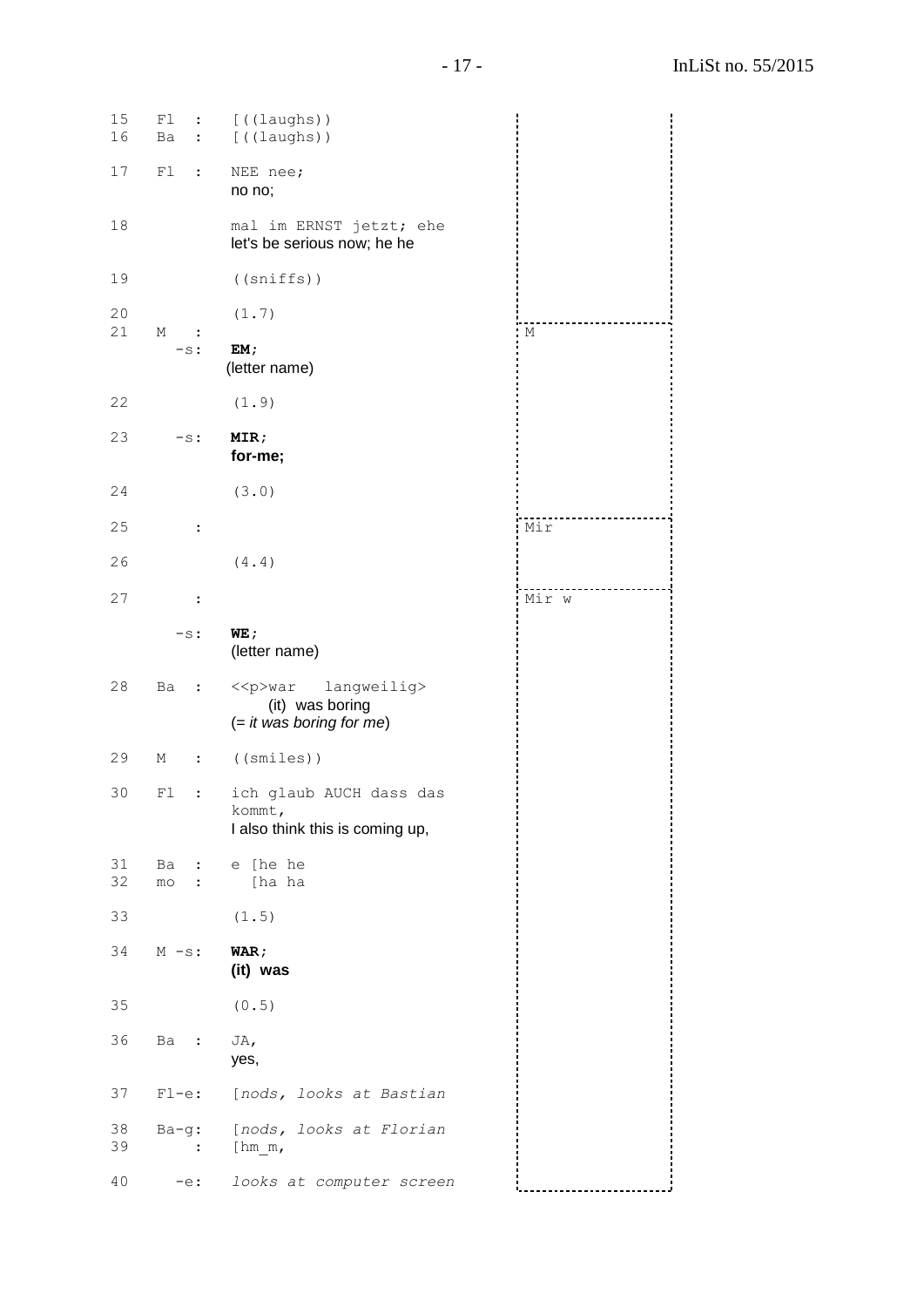| 41       |                            | (1.1)                                                                                                            |                            |  |
|----------|----------------------------|------------------------------------------------------------------------------------------------------------------|----------------------------|--|
| 42       |                            | $Mu \rightarrow Ba/Fl$ : nu; (erscht) WAR;<br>well; (its only) 'was';                                            |                            |  |
| 43       |                            | (1.6)                                                                                                            |                            |  |
| 44       |                            | was [für ADjektive jetzt<br>kommen des WEISS ma no<br>net; oder?<br>you don't know the adjective yet; do<br>you? |                            |  |
| $4\,5$   | М<br>$\mathbf{L}$          |                                                                                                                  | [Mir war                   |  |
| 46<br>47 | $Fl-g:$                    | [waves right arm, ~ 'well'<br>$[<\n$ p>ja>><br>yes                                                               |                            |  |
| 48       | М<br>$\ddot{\cdot}$        |                                                                                                                  | Mir war d                  |  |
|          | $-s$ :                     | DE<br>(letter name)                                                                                              |                            |  |
| 49       |                            | (2.3)                                                                                                            |                            |  |
| 50       | $-s$ :                     | $\mathbf{D}\mathbf{A}\mathbf{S}$<br>it                                                                           |                            |  |
| 51       |                            | (1.9)                                                                                                            |                            |  |
| 52       | $\ddot{\cdot}$             |                                                                                                                  | Mir war das                |  |
| 53       | mo<br>$\ddot{\phantom{a}}$ | < <p>mir WAR das-&gt;<br/>for-me it was-</p>                                                                     |                            |  |
| 54       |                            | (8.4)                                                                                                            |                            |  |
| 55       | М<br>$\ddot{\cdot}$        |                                                                                                                  | Mir war das z              |  |
|          | $-s$ :                     | ZETT<br>(letter name)                                                                                            |                            |  |
| 56       |                            | (1.6)                                                                                                            |                            |  |
| 57       | $\ddot{\cdot}$<br>$-s:$    | [ ZU<br>too                                                                                                      | Mir war das zu             |  |
| 58       | F1<br>$\ddot{\phantom{a}}$ | [< <pp>zu-&gt;<br/>too-</pp>                                                                                     |                            |  |
| 59       |                            | (1.6)                                                                                                            |                            |  |
| 60       | Ba<br>$\ddot{\phantom{a}}$ | mir war das ZU [langweilig;<br>for me was it too boring;<br>(it was too boring for me)                           |                            |  |
| 61       | М<br>$\ddot{\cdot}$        |                                                                                                                  | [Mir war das z deletes 'u' |  |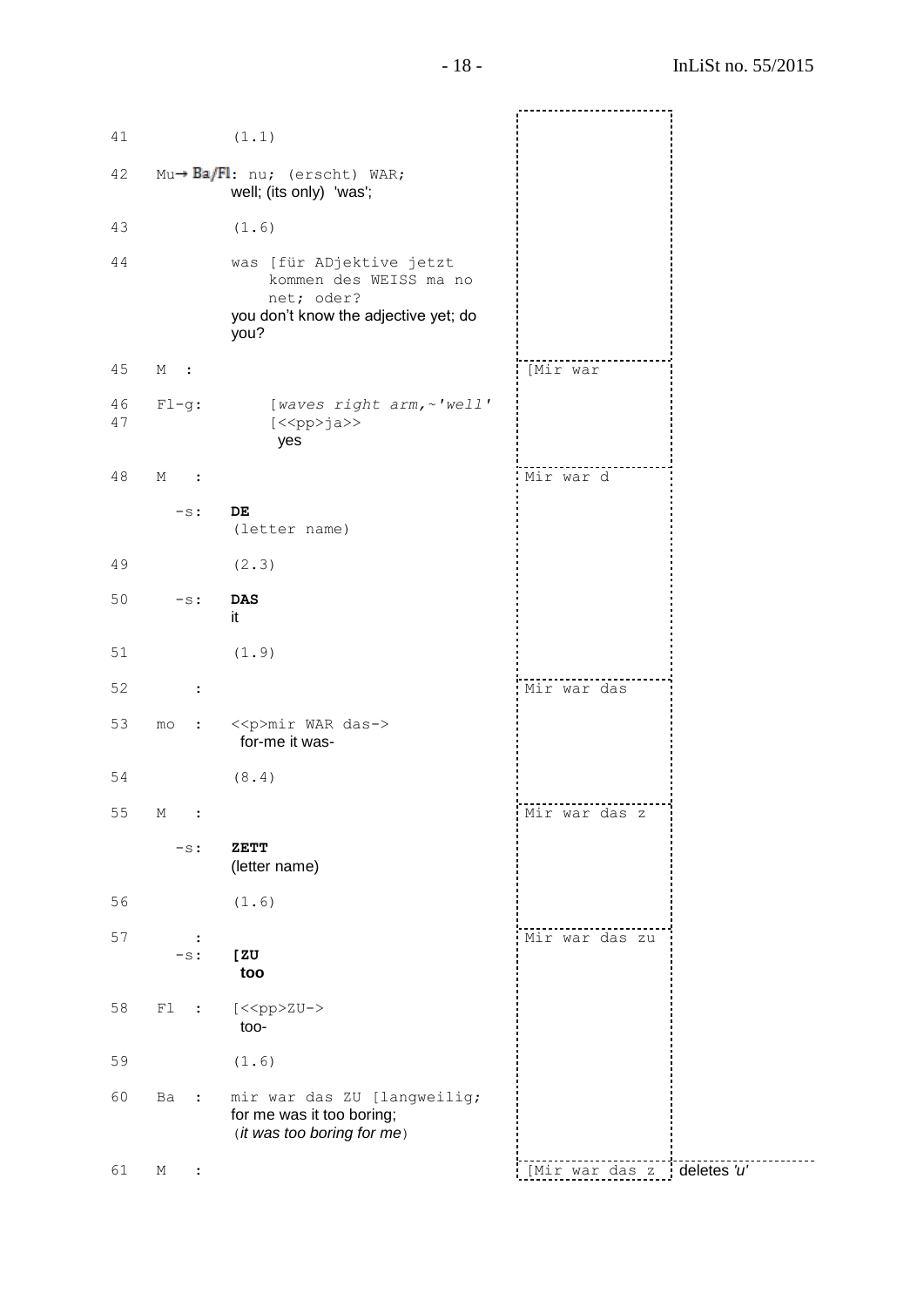----------------------------------------- -s: **[ZETT;** (letter name) 62 Fl : ˀhmˀhm 63 mo : NEIN, no, 64 (1.1) 65 [ich WEISS was er will; I know what he wants 66 M -s: **[ZU too** 67 (0.7) 68 : ot69 (1.1) 70 -g: *turns back to Mu,* 71 -e: *looks at mother, smiles* 72 mo : ja, yes, 73 SCHREIB schreib schreib, write write write; 74 ich WEISS was du schon sagen [willsch;= I know what you want to say 75 M -e: [*turns to Talker again*  76 mo : =ja ich WEISS; yes I know; 77 SCHREIB, write, 78 (0.7) 79 M : ä 80 (1.9) 81 Fl : [die mama soll do\_net alles verRAten; gell? he he mom shouldn't give away all secrets; should she? he he 82 -e: [*looks at mother, then at Max* 83 mo : e[HE 84 M -g: [*turns back to Mu* 85 M -e: [*looks at mo*  . . . . . . . . . . . . . . . . . . .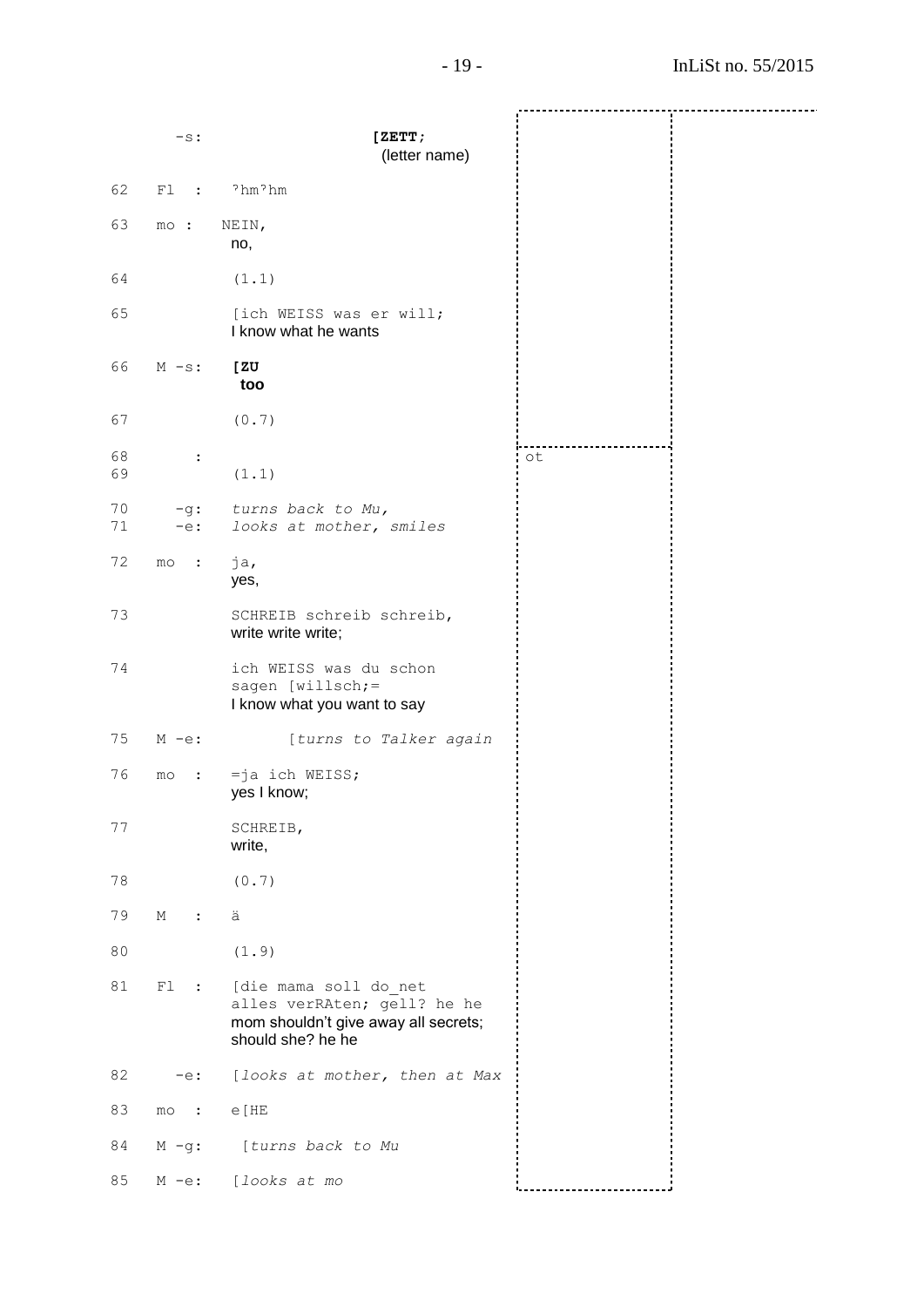|     | $\ddot{\phantom{a}}$       | $[\langle < f > eh  >$                                       |                                         |           |
|-----|----------------------------|--------------------------------------------------------------|-----------------------------------------|-----------|
| 86  | All [((laugh))             |                                                              |                                         |           |
| 87  | $Fl-e:$                    | looks at Talker                                              |                                         |           |
|     |                            |                                                              |                                         |           |
| 88  | mo<br>$\ddot{\cdot}$       | ja du [sollsch SCHREIben;<br>well you are supposed to write; |                                         |           |
| 89  | М<br>$-e$ :                | [looks again at Talker                                       |                                         |           |
| 90  |                            | (1.0)                                                        |                                         |           |
| 91  | $\ddot{\phantom{a}}$<br>mo | nich auf MICH kucken.<br>not look at me.                     |                                         |           |
| 92  |                            | (2.3)                                                        |                                         |           |
| 93  | М<br>$\ddot{\cdot}$        |                                                              | Mir war das zu                          |           |
|     | $-s$ :                     | EM;                                                          | m                                       |           |
|     |                            | (letter name)                                                |                                         |           |
| 94  |                            | (3.3)                                                        |                                         |           |
| 95  | Ba<br>$\ddot{\phantom{a}}$ | < <pp>mir war das zu m::&gt;<br/>for me it was too m::</pp>  |                                         |           |
| 96  | М<br>$\ddot{\phantom{a}}$  | ((laughs))                                                   |                                         |           |
| 97  | mo<br>$\ddot{\cdot}$       | zu EM.<br>too 'm'.                                           |                                         |           |
| 98  |                            | ich dachte zu VAU;<br>I thought too 'v';                     |                                         |           |
| 99  | М<br>$\ddot{\cdot}$        | < <f>ä::: [: !&gt;</f>                                       |                                         |           |
| 100 | $_{\text{mo}}$             | [Oder?<br>or?                                                |                                         |           |
| 101 |                            | $M : \langle \langle f \rangle$ ä:h n>                       |                                         |           |
| 102 |                            | (2.8)                                                        |                                         |           |
| 103 | М<br>$\ddot{\phantom{1}}$  |                                                              | Mir war das zu                          | deletes m |
|     | $-s$ :                     | ZU<br>too                                                    |                                         |           |
| 104 | Fl<br>$\sim$ 1.            | dann [wirds DOCH vau sein,<br>so it will be 'v',             |                                         |           |
|     | $-e$ :                     | [looks at mother and<br>then at Talker                       |                                         |           |
| 105 |                            | ((laughs loudly))                                            |                                         |           |
| 106 |                            | (0.8)                                                        |                                         |           |
| 107 | М<br>$\ddot{\phantom{1}}$  |                                                              | Mir war das zu<br>$\boldsymbol{\nabla}$ |           |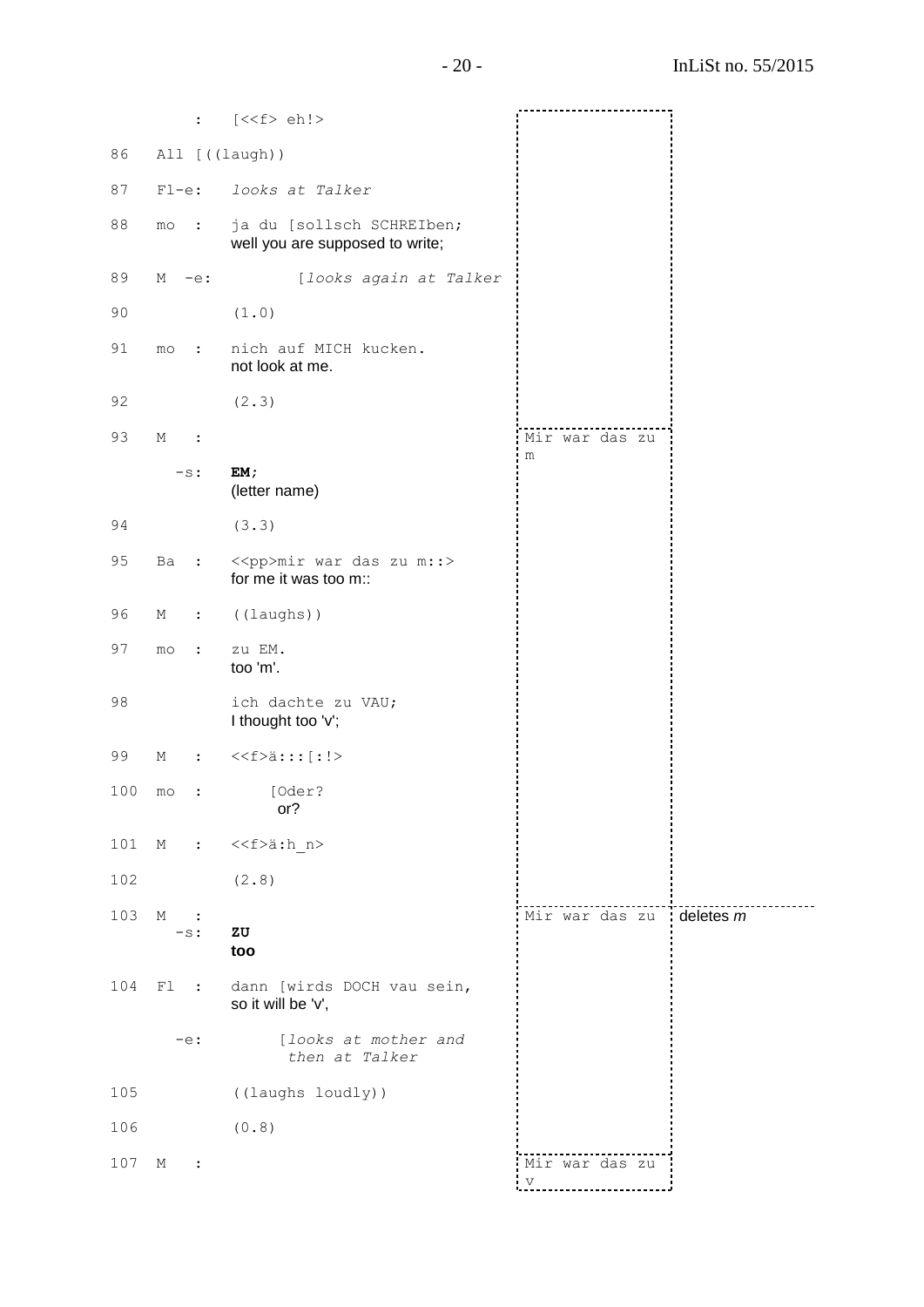|     |                           | $-s$ : VAU;<br>(letter name)                                             |              |
|-----|---------------------------|--------------------------------------------------------------------------|--------------|
| 108 |                           | (1.9)                                                                    |              |
|     | $109 - s$ :               | VIEL;<br>much                                                            |              |
|     |                           | 110 Fl : << p>mir war das zu [VIEL; ><br>it was too much for me          |              |
| 111 | М<br>$\sim$ $\sim$ $\sim$ |                                                                          | [Mir war das |
| 112 |                           | (1.8)                                                                    | zu viel      |
|     |                           | 113 -s: mir WAR das zu [viel;<br>it was too much for me                  |              |
|     | $114 - e$ :               | [half-turn<br>back, smiles                                               |              |
|     | 115 Ba : [e he            |                                                                          |              |
|     | $-e$ :                    | [looks at mother                                                         |              |
|     |                           | 116 Fl : (AN[strengend)?<br>(exhausting?)                                |              |
|     | $117 - e$ :               | [looks at mother                                                         |              |
| 118 |                           | mo : [also [er fand die SCHÖN,<br>well<br>he liked them                  |              |
|     | 119 $M - e$ :             | [looks down                                                              |              |
| 120 |                           | mo : aber MANCHmal,<br>but sometimes                                     |              |
| 121 |                           | wenn wir zu [VIEle<br>besichtigt haben,<br>when we had visited too many, |              |
| 122 | $M - e$ :                 | [looks at Talker                                                         |              |
| 123 | mo<br>$\sim$ :            | war es ihm zu VIEL.<br>it was too much for him                           |              |

Just like Regina, Max is able to produce a relatively complex, in this case even grammatically well-formed sentence (*mir war das zu viel*) by means of his 'Talker', and as ine Regina's case, it takes him a very long time to produce this answer. However, different from Regina's case, his three co-participants can watch him putting this sentence together on the computer, and they actively contribute to and thereby shape the production process. They can look over his shoulder and observe his activities on the screen, and they can also listen to the speech output of the omputer, which synthesizes every single letter and word Max activates via gaze. Both the seating arrangement (cf. Norén et al. 2013) and the specific settings of the program therefore allow for a much more open system of hinting and guessing than in the case of Regina. Max shares his sentence building with his co-participants, so they are not confronted with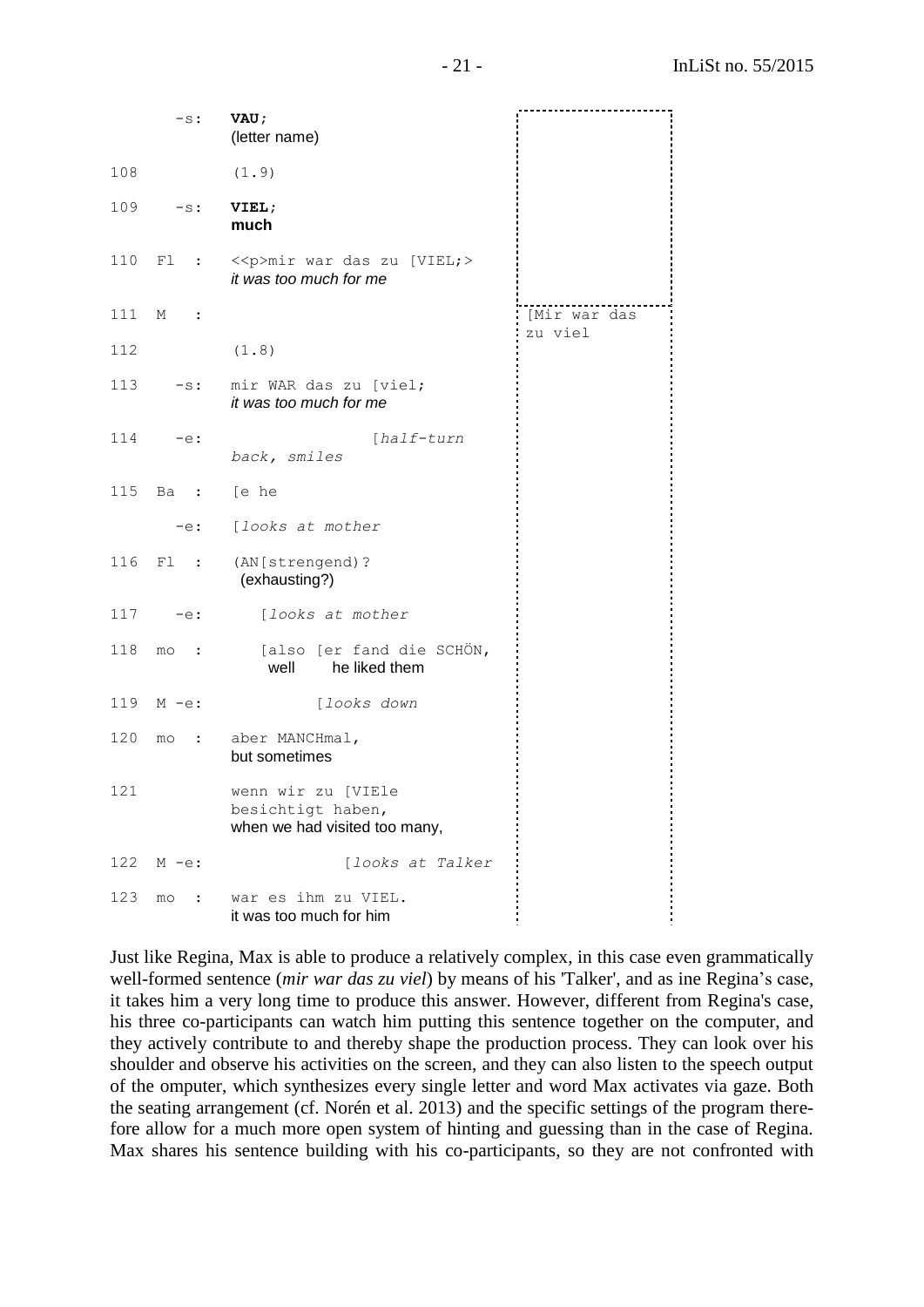phases during which nothing happens and the Augmented/Alternative Speaker must completely withdraw from interaction.

Against this background of common resources, the mother's and the boys' strategies to coparticipate in Max' turn-construction are quite different, however. The boys' strategy is to make use of all the cues Max provides on the screen in order to guess what he wants to say, long before he has actually assembled the words for the complete sentence (cf. Bloch 2011 on collaborative completions). There are several of these guesses (mostly uttered in a low voice), and they come pretty close to the intended meaning. The first guess already occurs after Max has selected the first word and the first letter of the second word of his emerging sentence (*mir w*, line 23/27), a highly projective constructional beginning in German, which, in the given context, makes a dative-experiencer construction predictable.<sup>6</sup> Bastian makes use of this projective power and tries out a first continuation (*... war langweilig*, '(for me it) was boring' l. 28). Max neither accepts nor rejects this completion, but first completes the word starting with the letter 'w' in the way predicted by Bastian, i.e. he makes the machine say *war* (l. 34). He adds the pronoun *das*, which anaphorically refers to 'visiting the cathedrals' (l. 48), and then the grade particle *zu* 'too' (l. 57). As all these additional elements are compatible with an emergent dative-experiencer construction, Bastian suggests a second, slightly adapted candidate continuation (*mir war das zu langweilig*, 'it was too boring for me', l. 60). Hint-and-guess sequences of the kind Bastian wants to initiate here are of course very common in AAC as well as in other conversational interactions in which one of the participants is challenged in one way or other (Hörmeyer, Renner 2013; Laakso & Klippi 1999; Goodwin 1995, 2000; Bauer & Auer 2009). Their big advantage is that the impaired speaker can make his or her coparticipants do some of the formulation work s/he finds difficult or impossible to do. In AAC, hint-and-guess sequences are a suitable way to shorten the tedious process of putting together a complete sentence on the computer.

Max, however, does not accept the help of his friend. Instead of confirming or rejecting Bastian's conjectures, he continues to produce his sentence. His final version (*mir war das zu viel* 'for me, it was too much') does not differ much in meaning from the one suggested by Bastian ('for me, it was too boring'), although it expresses a somewhat more positive evaluation of the holidays – which may be recipient-designed to the co-present mother. More importantly, by bringing the utterance to completion by himself, Max presents himself as an autonomous speaker. But it is not only Max who wants to be an autonomous speaker, dependent on a machine, but independent from his coparticipants. Throughout the extract, we can observe his mother actively preventing him and his friends from engaging into any dialogical shortcuts via a conjecture & confirmation/rejection sequence. She contradicts Bastian's first guess (*you don't know the adjective yet; do you?* l. 44) and explicitly rejects his second (l. 63), claiming that she knows the 'correct' utterance Max wants to produce (*I know what he wants* l. 65).

Max's mother not only prevents her son and his friends from engaging in dialogical shortcuts, she also refuses to step in for him as a porte-parole who answers his friends' questions, even though she explicitly states that she knows the answers. At various points in the interaction, Max looks at his mother, which, because of their side-by-side arrangement, means that he must turn his whole upper body (cf. l. 04, 70, 84). In doing so he appeals to his mother to *speak for* him, another collaborative strategy common in conversations with people with language impairments (Croteau et al. 2004). Max's mother does not accept this role, however. Instead, she explicitly asks her son to use the 'Talker', for which she first uses the term 'say'

 6 Subject-less construction with a dative experiencer NP in the preverbal slot and a subsequent copula are highly marked and restricted to a handful of adjectives in the post-copula slot, all of which refer to bodily sensations (*kalt, warm, schwindelig, schlecht*, *schwarz vor den Augen* ... 'X was/felt cold/warm/dizzy/sick/black before the eyes...') and certain mental states (*klar, wichtig*, ... 'obvious, important...').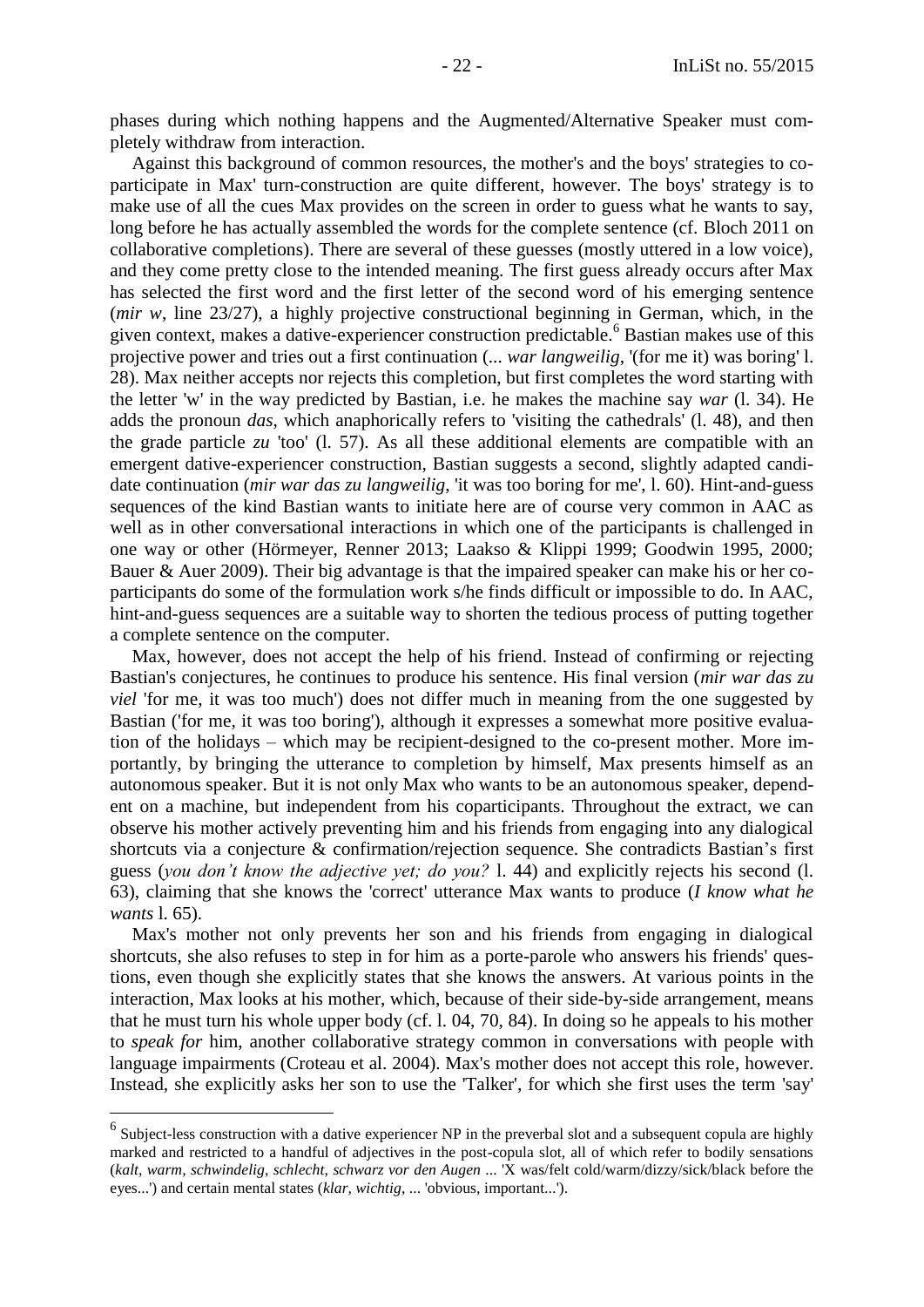(*sag du mal SELber* 'now say it yourself', l. 11), later the term 'write' (*SCHREIB schreib schreib*, l. 73; *SCHREIB* l. 77, *ja du sollsch schreiben, nich auf MICH kucken*, 'well you are supposed to write, not look at me', l. 88/91). Only after Max has produced a full sentence, conforming to the rules of the grammar of written German, does his mother explain his assessment to the friends (*well, he liked them, but sometimes, when we had visited too many, it was too much for him,* l. 118-123). Of course it may be asked why Max's mother withholds any help just in order to allow Max to finish the sequence providing the explanation she could already have given much earlier as a direct response to Bastian's question in line 01. The answer is simple: the mother's regulatory activities are not aimed at establishing understanding, but rather, they aim at turning a potentially collaborative and dialogical activity into a monological one, based on the idea of an autonomous speaker. The electronic aid is seen as a chance for her son to formulate his thoughts and feelings independently from his coparticipants. It is for this reason that the mother favors the machine over collaborative strategies. Dependency on a 'Talker' is given preference over dependency on co-participants. The whole sequence is for Max's mother a didactic sequence, teaching her son to use the machine. Once Max has done his homework – but only then! –, she readily steps in to explain the meaning of the computer-produced sentence to his friends.

Yet despite this insistence on what appears to be a very "cognitive" approach to intersubjectivity, mother's interventions do not turn the sequence into a disembodied one. Rather, all participants maintain a joint bodily orientation to the screen, to Max and to the mother, and in addition, Max and his mother are in synchrony. All participants, although pursuing different preferences (Bastian and Florian want to provide fast guesses, Max wants his mother to help, and his mother wants a complete sentence), they manage to achieve intercorporeality – an intercorporeality that includes the machine. What appears like a senseless cognitive exercise in sentence formation is transformed into a game of hinting and guessing. The usual third sequential components of hint-and-guess sequences, i.e. confirmations or rejections, are notoriously absent (Max refuses to give them), but this absence is not a sign of lack of cooperation: instead it increases suspense.

### <span id="page-22-0"></span>**7. Machine and body integrated (Example 3)**

In the preceding section we argued that for Augmented/Alternative Communicators and their partners, there is a tension between two different and opposing strategies to achieve understanding. One route is based on the idea of the autonomous speaker who is able to produce full, grammatical and ideally context-independent sentences all on his/her own. This is the "cognitive" way. The language ideology behind this route is firmly anchored in the norms of written language. By building a complete sentence Max does not orient to the demands of fast and efficient sense-making in face-to-face interaction, but to the demands of the written language. (Note the frequent reference to letters throughout the extract, favored by the program on Max's computer, which spells out the written letters.) The other route is based on collaboration in achieving understanding, i.e. on a dialogical process of sense-making. This is the more "intercorporeal" route. The tension between these two routes to understanding was reflected in extract (2) by the different strategies of Max's co-participants.

Our last extract shows that there are ways to fuse electronic and bodily communicative resources into one dialogical, collaborative structure. Augmented/Alternative Communicator Nina is in a conversation with her assistant Lutz and her mother. The picture below shows the constellation at line 01. The extract starts with Lutz's question about Nina's wishes for her future. To answer this question Nina uses the communication aid and various bodily resources.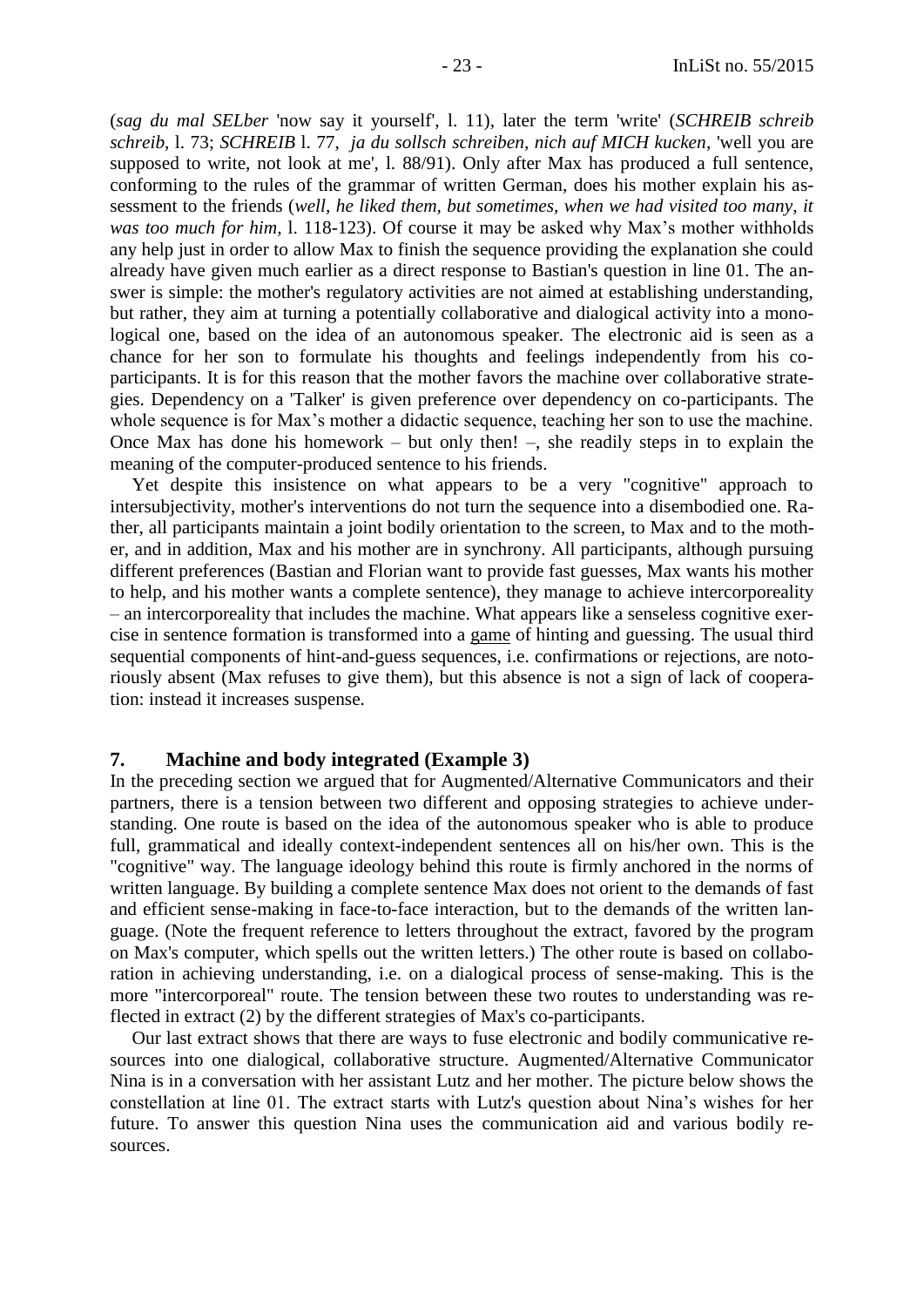**Works (Nina\_19.12.08, 28:38-29:15)**



((In lines 01-08, Nina looks at the computer screen only; Lu and Mother look at Nina all the time.))

- 01 Lu: und was  $NOCH$ ;= and what else
- $02 = (da war noch)$  (.) noch  $[MEHR;$ (there was still) still more;
- 03 Ni : [hm
- 04 Lu : was is nOch (.) für dich so WICH[tig. what else is important for you
- 05 Ni-s: [**nicht.**

**notice that the contract of the contract of the contract of the contract of the contract of the contract of th** 06 (17.6)

07 -s: **arbeitet. works.**



| 08  | -e:             | (1.0)<br>looks at Lu.    |
|-----|-----------------|--------------------------|
| 09  | Lu<br>$\sim$ 1. | °h ARbeiten?<br>to work? |
| 1 N |                 | (0.5)                    |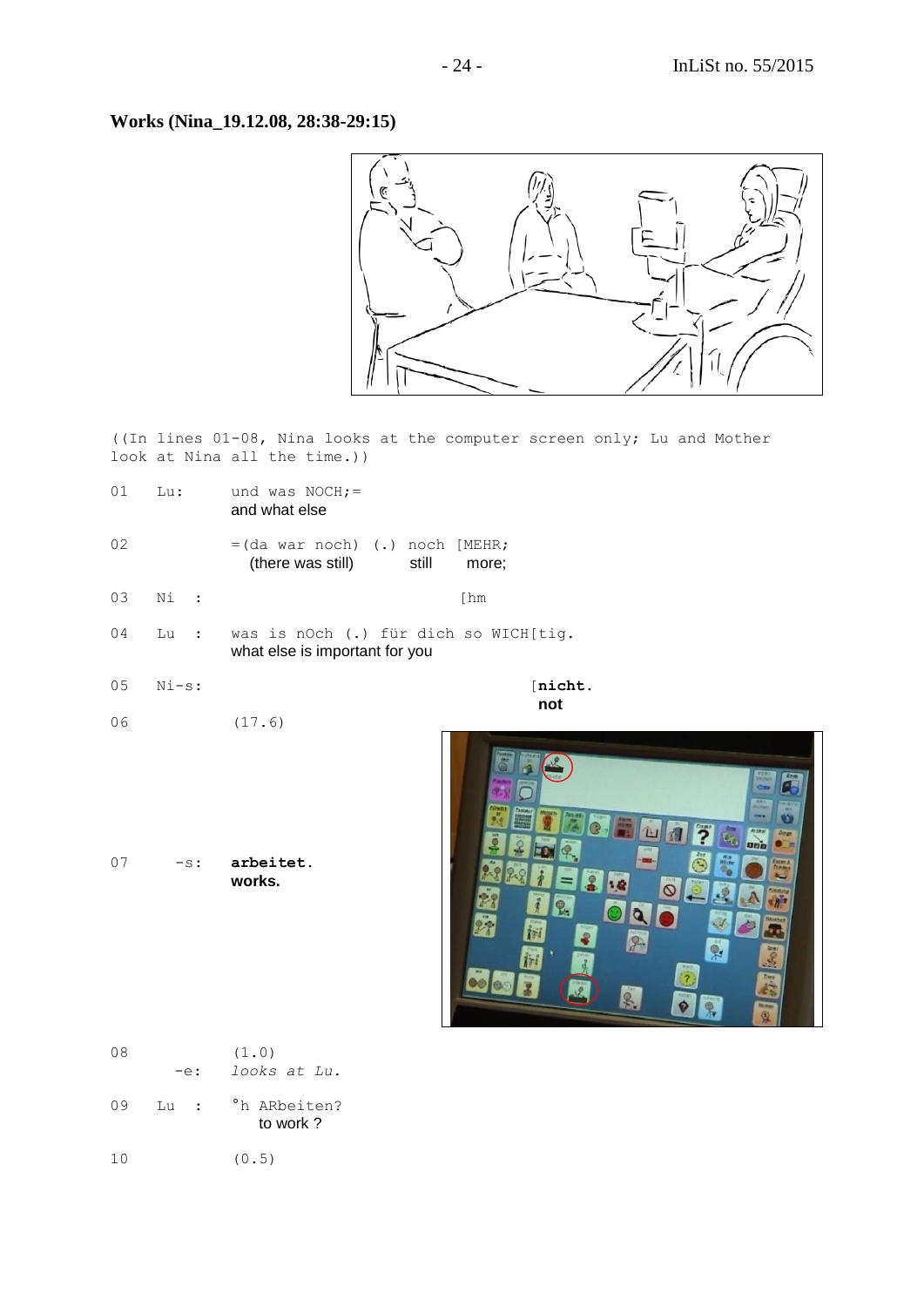| 11 | $Ni-q:$        | lowers chin to chest                                                                          |
|----|----------------|-----------------------------------------------------------------------------------------------|
| 12 | $-e$ :         | [gaze to mother                                                                               |
| 13 | Lu<br>$\ddots$ | [DU;<br>you                                                                                   |
| 14 |                | (0.6)                                                                                         |
| 15 | $Ni-e:$        | gaze back to Lutz                                                                             |
| 16 | Lu :           | dass du eine ARbeit hAst?<br>that you have a job?                                             |
| 17 | Ni :           | $[1]$ hm::::;<br>[HM.                                                                         |
| 18 | $-q:$          | $[$ nods<br>$[$ nods                                                                          |
| 19 | $-e$ :         | [looks at mother                                                                              |
| 20 | Lu<br>$\sim$ : | [ja.]<br>yes                                                                                  |
| 21 | Lu             | $\colon$ < <pp>ge [NAU; &gt;<br/>exactly</pp>                                                 |
| 22 | $Ni-e:$        | [looks at Lutz                                                                                |
| 23 | Lu<br>$\sim$ : | dass du eine ARbeit hast.<br>what kind of work                                                |
| 24 |                | (0.5)                                                                                         |
| 25 |                | was was für ne? was für VORstellungen hast du da;<br>what kind of ideas do you have for that; |

Before the beginning of the extract Lutz has asked Nina about her wishes for the future; line 01 (*what is also important for you*) pursues her answer. (The word *not* that Nina produces through her 'Talker' simultaneously to Lutz's question belongs to a previous utterance and is deleted by her from the screen directly after its production.) After Lutz's initial question Nina has the floor. In this responsive position, where she has been selected as the next speaker, no problem of turn-taking arises. Nina starts to work on her computer while co-participants remain attentive and focused on her. It takes her 17 seconds to produce the verb form *arbeitet* 'works' in the 3rd person singular form (l. 07).<sup>7</sup> Lutz suggests the infinite form *arbeiten* 'to work' via an other-repair marked as a question by upward intonation (*to work?* l. 09). In response, Nina lowers her chin to the chest (l. 11). This is an intentionally produced gesture which for her and her most important co-participants has the conventional meaning of 'speaker reference'; Lutz therefore interprets it as Nina's deictic reference to herself and rephrases it verbally (*you* l. 13). Lutz now integrates the machine-produced word *arbeiten* and the bodily reference to the speaker and reformulates it as *dass du eine ARbeit hAst?* 'that you have a job?' (l. 16). This interpretation is accepted by Nina with two emphatic nods, accom-

 $\overline{a}$ 

 $<sup>7</sup>$  The inflected form is produced by the program automatically because the verb is used in initial position. Ap-</sup> parently the programmers had verb-first questions or informal verb-first declarative sentences such as *stimmt* 'that's right' in mind, in which the pronoun in the pre-verbal topic position can be omitted.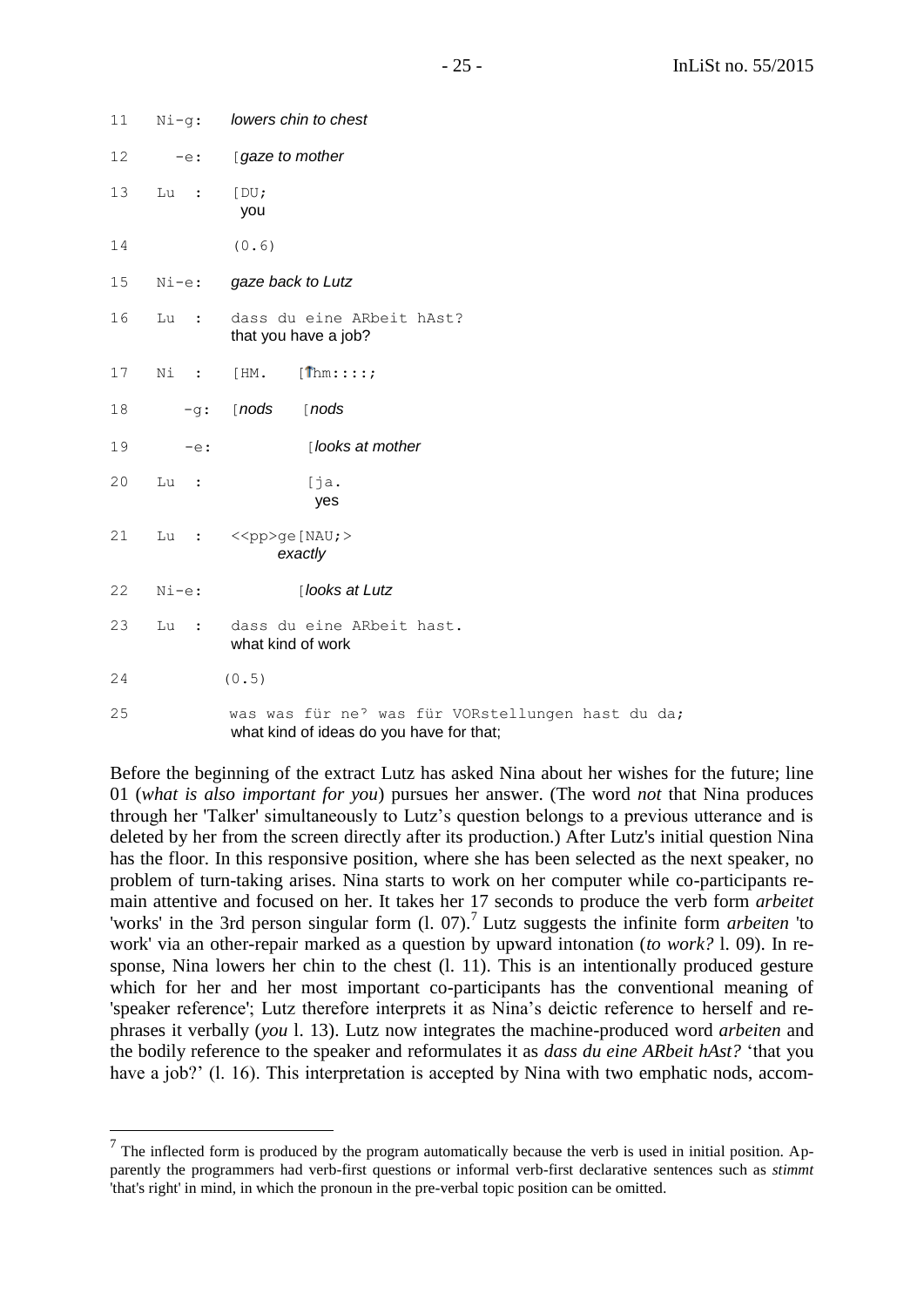panied by vocalizations. The subtopic is closed by Lutz, who agrees (l. 21) and once again repeats his formulation of Nina's turn with falling intonation.

In this little extract we can observe the interplay and integration of the following interactional resources:

- 1. Communication aid: Nina does not produce a complete sentence with the machine. Instead she produces just one word, which serves as a semantic hint for co-participants' collaborative work. Since she is satisfied with one word, the search process is relatively short.
- 2. Conventionalized deictic gesture: The lowering of the chin is part of a system of body signs that Nina has established with her assistants. By lowering her chin Nina points to herself. While Lutz catches the meaning of the movement directly after its production, the mother – who Nina directly addresses by gaze – does not seem to see an intentional gesture at all.<sup>8</sup>
- 3. Nodding: In contrast to the deictic gesture of lowering the chin, nodding is a conventionalized gesture that is also understood by unfamiliar partners. Nina uses nodding as a fast and unproblematic way to accept conjectures (Hörmeyer & Renner 2013). She can intensify the movement (nodding one time or several times) or combine it with other resources such as vocalizations to express hedged agreement or emphatic consent.
- 4. Vocalization: Nina uses vocalizations as intensifiers for nodding gestures, as in this example, or as free-standing elements to express various kinds of affirmation or comment.
- 5. Gaze: Nina uses eye gaze to signal turn taking. By gazing at her communication aid she shows her involvement with the utterance production. By gazing at her coparticipants she signals the end of an utterance production and invites her partners to engage in collaborative work.

Nina combines these resources in alignment with her co-participants. By doing so she can react directly to her partners so that the actions of Nina and Lutz are synchronized.

# <span id="page-25-0"></span>**8. Conclusions**

In this paper we have looked at a particular kind of communication which includes the use of computer-based speech aids by people with severe cerebral palsy. Using electronic devices to 'supplement' an ongoing face-to-face interaction is of course not unusual at a time when mobile phones are permanent companions of face-to-face encounters, and when some participants in an encounter take may part in it via skype or video-conferencing. In all these cases, machines are part of the interaction. However, they have a different status: in the case of the mobile phone, they are competitors for the user's focus of attention and need to be integrated in and/or synchronized with the ongoing interaction without disturbing it; in the case of videoconferences, the 'external' interactants are extensions of the interactional constellation. In AAC, the speech output system is a sometimes indispensable resource for making mutual understanding possible at all, under conditions of severely impaired bodily and impossible articulatory communication.

We have argued that the reduced bodily capacities and the 'uncontrolled bodies' of the participants suffering from CP make bodily synchronization with their partners a considerable challenge. What is more, the electronic speech aid not only produces a disembodied language (synthetic speech), but also has a massive impact on the mutual corporeal attunement of the participants. It slows down the production of turns to such a degree that sequential structure –

<sup>8&</sup>lt;br><sup>8</sup> Nina and her mother meet only rarely.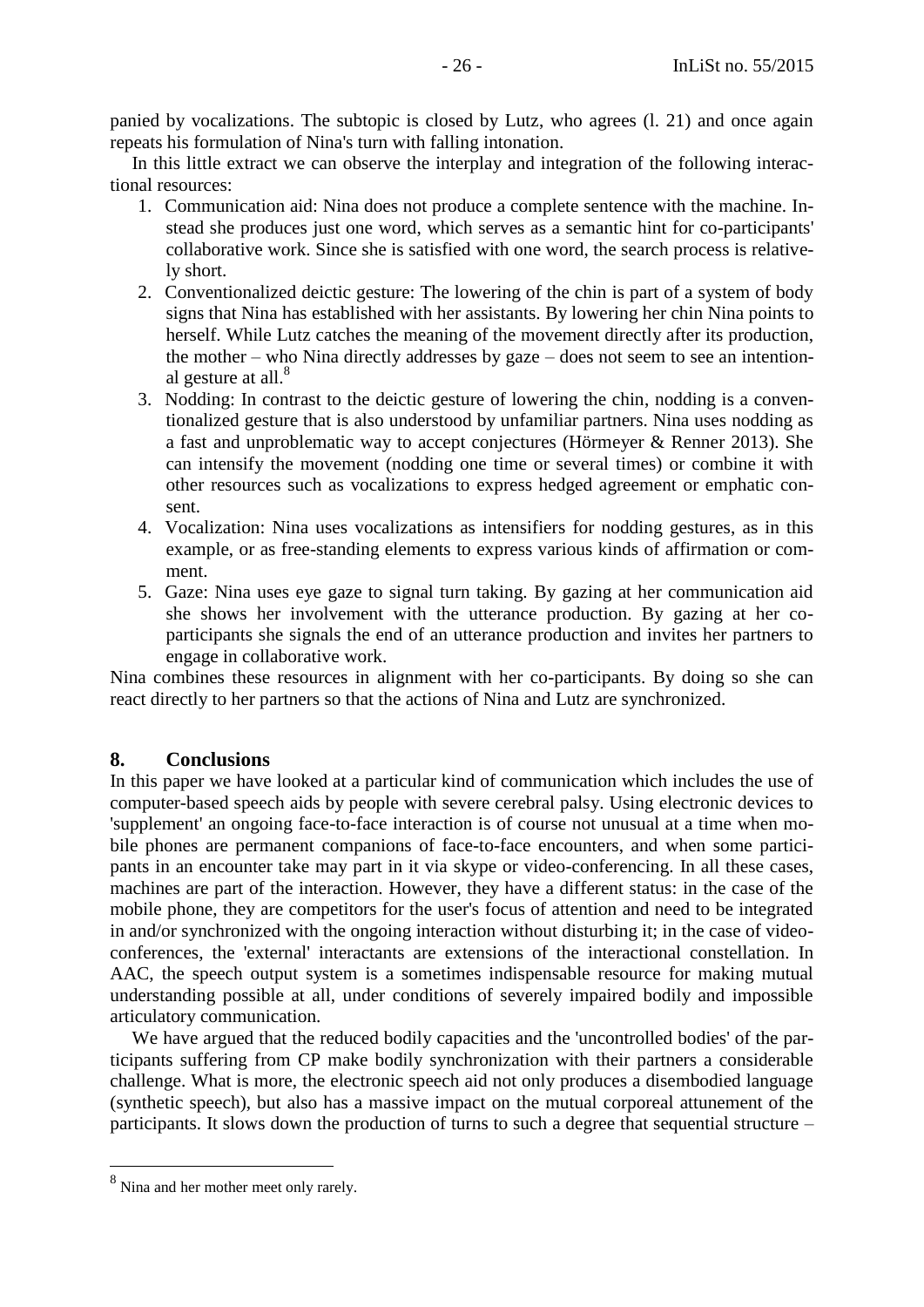and hence also mutual understanding – are in danger of being destroyed, and it brings about the Augmented/Alternative Communicator's withdrawal from the ongoing focused interaction. It was shown that these detrimental effects of AAC can lead to a breakdown in temporal, sequential and topical structure, and to interactional failure and lack of understanding. However, it was also shown that there are ways to overcome these risks. On the one hand, the negative impact of the 'talking machine' can be minimized when the user reduces the time needed to output speech by refraining from putting together complex utterances; this strategy requires co-participants' willingness and competence to integrate the machine-produced semantic hint into a sequence of 'post-processing'. Another way of meeting the challenges and risks of a 'talking machine' is a 'moderator' who channels and controls co-participants' activities despite the Augmented/Alternative Communicator's focus on the machine, even during the production of a complex utterance. We argue that certain bodily arrangements (e.g., when all participants have access to the screen or can hear the production process) may help to do so. In both ways, the machine can be 'embodied', and the interaction can – despite CP – become an 'intercorporeal' one.

#### <span id="page-26-0"></span>**9. References**

Bauer, Angelika & Auer, Peter (2009): *Aphasie im Alltag*. Stuttgart: Thieme.

- Bauer, Angelika (2009): *Miteinander im Gespräch bleiben. Partizipation in aphasischen Alltagsgesprächen*. Mannheim: Verlag für Gesprächsforschung.
- Beukelmann, David & Mirenda, Pat (eds.) (2012): *Augmentative and Alternative Communication: Supporting children and adults with complex communication needs*. 4th edition. Baltimore: Paul H. Brookes Publishing Co.
- Bloch, Steven (2005): Co-constructing meaning in acquired speech disorders: word and letter repetition in the construction of turns. In: K. Richards & P. Seedhouse (Eds.): *Applying Conversation Analysis*. Basingstoke: Palgrave Macmillan, 38-55.
- Bloch, Steven (2011): Anticipatory other-completion of augmentative and alternative communication talk: a conversation analysis study. *Disability and Rehabilitation* 33, 261-269.
- Bloch, Steven & Beeke, Suzanne (2008): Co-constructed talk in the conversation of people with dysarthria and aphasia. *Clinical Linguistics and Phonetics* 22, 974-990.
- Braun, Ursula (1994): *Unterstützte Kommunikation bei körperbehinderten Menschen mit einer schweren Dysarthrie*. Frankfurt a. M.: Peter Lang.
- Clarke, Michael, Bloch, Steven & Wilkinson, Ray (2013): Speaker transfer in children's peer conversation: Completing communication-aid-mediated contributions. *Augmentative and Alternative Communication* 29, 37-53.
- Clarke, Michael & Kirton, Andrea (2003): Patterns of interaction between children with physical disabilities using augmentative and alternative communication systems and their peers. *Child Language and Therapy* 19, 135-151.
- Clarke, Michael, Wilkinson, Ray (2009): The collaborative construction of non-serious episodes of interaction by non-speaking children with cerebral palsy and their peers. *Clinical Linguistics and Phonetics* 23, 583-597.
- Croteau, Claire, Vychytil, Anne-Marie, Larfeuil, Céline & Le Dorze, Guylaine (2004): "Speaking for" behaviours in spouses of people with aphasia: A descriptive study of six couples in an interview situation. *Aphasiology* 18, 291-312.
- Culp, Delva M., Ambrosi, Denise M., Berniger, Therese M. & Mitchell, Jane O. (1986):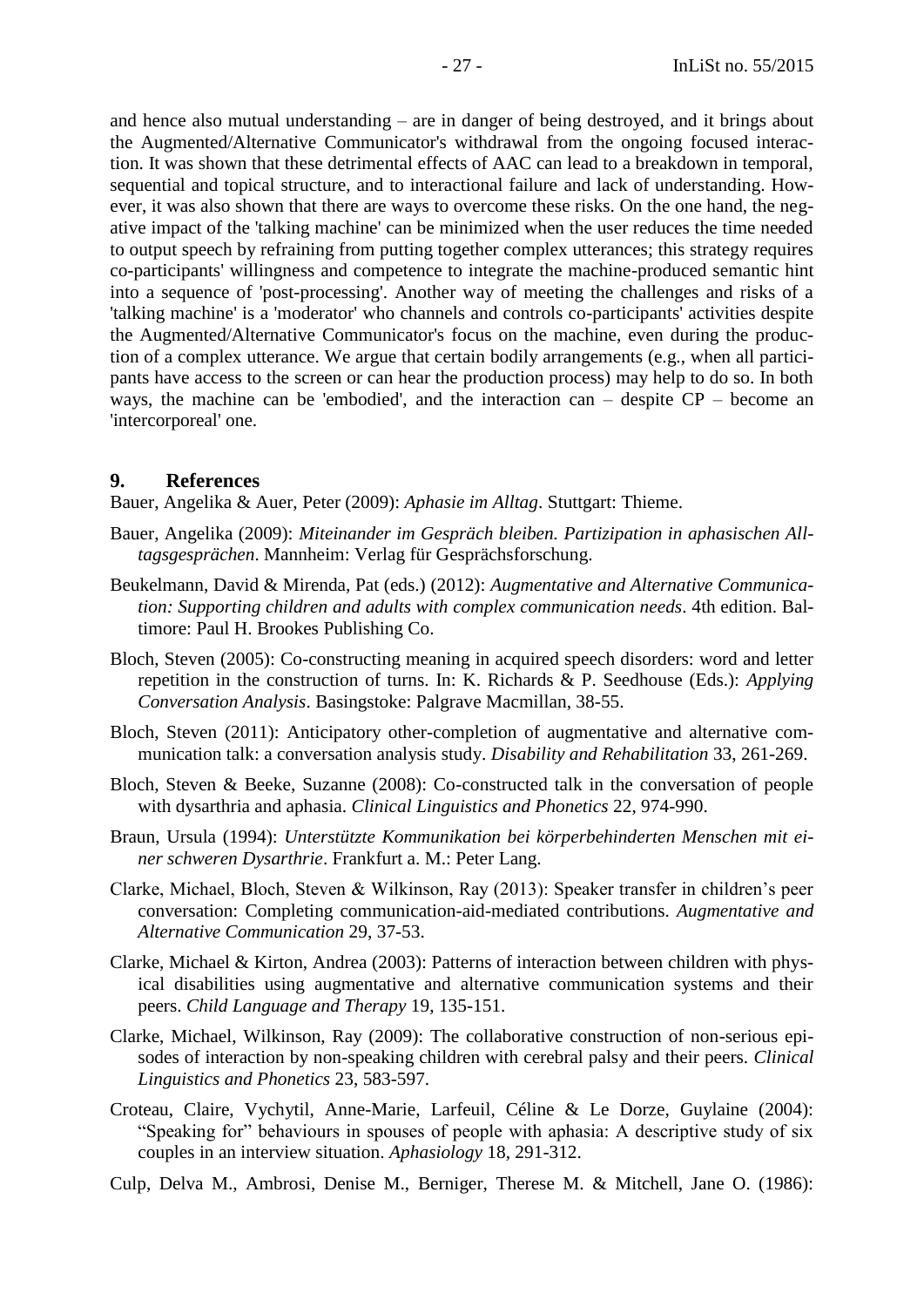Augmentative communication aid use – a follow up study. *Augmentative and Alternative Communication* 2, 19-24.

- Engelke, Christoper R. (2013): *Technically Speaking: On the Structure and Experience of Interaction Involving Augmentative Alternative Communications*. UCLA Electronic Theses and Dissertations.
- Fuchs, Thomas & De Jaegher, Hanne (2009): Enactive intersubjectivity: Participatory sensemaking and mutual incorporation", *Phenom. Cogn. Sci.* 8, 465-486.
- Garfinkel, Harold (1967): *Studies in Ethnomethodology*. Englewood Cliffs, New Jersey: Prentice-Hall.
- Goffman, Erving (1963): *Behavior in Public Places. Notes on the social organization of gatherings*. New York: The Free Press.
- Goodwin, Charles (1995): Co-Constructing meaning in conversation with an aphasic man. *Research on Language and Social Interaction* 28, 233-260.
- Goodwin, Charles (2000): Gesture, aphasia and interaction. In: D. McNeill (Ed.): *Language and Gesture*. Cambridge: Cambridge University Press, 85-95.
- Higginbotham, D. Jeffery & Wilkins, David P. (1999): Slipping through the timestream: Social issues of time and timing in augmented interactions. In: D. Kovarsky (Ed.): *Construction (in)competence: Disabling evaluations in clinical and social interaction*. Mahwah, NJ: Erlbaum, 49-82.
- Hörmeyer, Ina (2012): The importance of gaze in the constitution of units in augmentative and alternative communication (AAC). In: P. Bergmann, J. Brenning, M. Pfeiffer & E. Reber (Eds.): *Prosody and Embodiment in Interactional Grammer*. Berlin: de Gruyter, 237-264.
- Hörmeyer, Ina (2014): *Der Einsatz von Körper und Maschine in der Unterstützten Kommunikation. Eine konversationsanalytische Untersuchung*. Unpublished PhD thesis, U Freiburg.
- Hörmeyer, Ina & Renner, Gregor (2013): Confirming and denying in co-construction processes: A case study of an adult with cerebral palsy and two familiar partners. *Augmentative and Alternative Communication* 29, 259-271.
- Jolleff, Nicola, McConachie, Helen, Winyard, Sandy, Jones, Susan, Wisbeach, Alison & Clayton, Colin (1992): Communication aids for children: Procedures and problems. *Developmental Medicine and Child Neurology* 34, 719-730.
- Laakso, Minna & Klippi, Anu (1999): A closer look at the "hint and guess" sequences in aphasic conversation. *Aphasiology* 13, 345-363.
- Light, Janice, Collier, Barbara & Parnes, Penny (1985): Communicative interaction between young nonspeaking physically disabled children and their primary caregivers. Part III – Modes of communication. *Augmentative and Alternative Communication* 1, 125-133.
- Merleau-Ponty, Maurice (1962 [1945]): *Phenomenology of perception* (transl. C. Smith). New York / London: Routledge.
- Miller, Freeman (2005): Cerebral Palsy. New York: Springer.
- Norén, Niklas; Samuelsson, Christina & Plejert, Charlotta (eds.) (2013): Aided ommunication in everyday interaction. Guildford, UK: J & R Press.
- Pennington, Lindsay & McConachie, Helen (1999): Mother-child interaction revisited: Com-